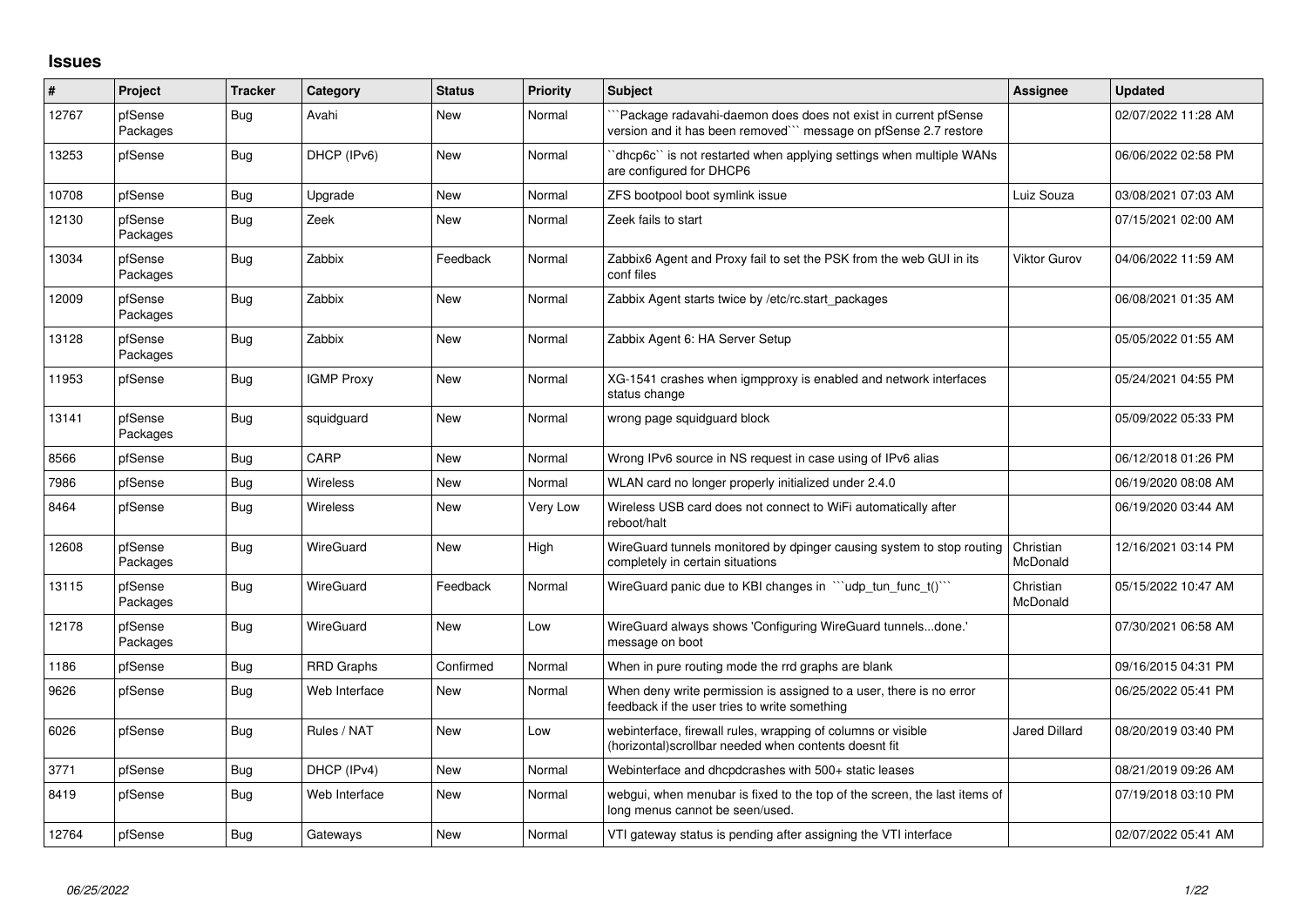| $\vert$ # | Project             | <b>Tracker</b> | Category                            | <b>Status</b>                 | <b>Priority</b> | <b>Subject</b>                                                                                                                                         | <b>Assignee</b> | <b>Updated</b>      |
|-----------|---------------------|----------------|-------------------------------------|-------------------------------|-----------------|--------------------------------------------------------------------------------------------------------------------------------------------------------|-----------------|---------------------|
| 13272     | pfSense             | <b>Bug</b>     | <b>Captive Portal</b>               | <b>Pull Request</b><br>Review | Very Low        | Voucher CSV output has leading space before voucher code                                                                                               | Jim Pingle      | 06/13/2022 10:27 AM |
| 12070     | pfSense             | <b>Bug</b>     | DHCP (IPv4)                         | <b>New</b>                    | Low             | <b>VLAN0 for WAN DHCP</b>                                                                                                                              |                 | 12/23/2021 04:31 PM |
| 6977      | pfSense             | Bug            | Interfaces                          | New                           | Normal          | VLAN traffic is erroneously counted as underlying iface (untagged)<br>traffic                                                                          |                 | 08/13/2019 02:56 PM |
| 8089      | pfSense             | <b>Bug</b>     | Interfaces                          | <b>New</b>                    | High            | VLAN page breaks after config restore to new hardware.                                                                                                 |                 | 11/21/2017 01:38 PM |
| 9453      | pfSense             | <b>Bug</b>     | <b>LAGG Interfaces</b>              | <b>New</b>                    | Normal          | VLAN Interfaces on LAGG get orphaned at boot                                                                                                           |                 | 08/21/2019 11:16 AM |
| 12960     | pfSense             | <b>Bug</b>     | Installer                           | New                           | Normal          | VGA installer image defaults to serial console, serial console is default<br>in GUI settings                                                           |                 | 05/10/2022 03:19 PM |
| 10791     | pfSense<br>Packages | Bug            | <b>PIMD</b>                         | <b>New</b>                    | Normal          | Valid (vlan)interfaces do not get vif reporting "Invalid phyint address"                                                                               |                 | 10/06/2020 09:20 AM |
| 7734      | pfSense             | <b>Bug</b>     | DHCP (IPv6)                         | New                           | Normal          | Using opton ia pd0 does not renew prefix and prefix get dropped                                                                                        |                 | 07/31/2017 03:46 AM |
| 6799      | pfSense             | Bug            | Rules / NAT                         | New                           | Normal          | Using NOT (!) with interface subnet macros results unexpected traffic<br>passing when multiple subnets are included in the macro (i.e. VIP<br>subnets) |                 | 02/07/2022 02:18 PM |
| 11503     | pfSense             | <b>Bug</b>     | OpenVPN                             | <b>New</b>                    | Normal          | Using multiple authentication backends on an OpenVPN server fails                                                                                      |                 | 02/23/2021 12:23 PM |
| 11192     | pfSense             | <b>Bug</b>     | <b>Traffic Shaper</b><br>(Limiters) | Feedback                      | Normal          | Using Limiters causes out of order packets within one TCP or UDP flow                                                                                  |                 | 01/06/2021 12:09 AM |
| 8567      | pfSense             | <b>Bug</b>     | CARP                                | New                           | Normal          | Using IPv6 VIP alias for services may affect CARP IPv6 VIP work                                                                                        |                 | 06/12/2018 01:26 PM |
| 8076      | pfSense             | <b>Bug</b>     | Backup / Restore                    | New                           | Normal          | User can easily apply an unusable interface configuration after restore                                                                                |                 | 08/14/2019 10:52 AM |
| 11375     | pfSense<br>Packages | <b>Bug</b>     | apcupsd                             | New                           | Normal          | UPS Type <blank> for USB APC</blank>                                                                                                                   |                 | 02/26/2021 11:10 AM |
| 12797     | pfSense             | Bug            | UPnP/NAT-PMP                        | <b>New</b>                    | Normal          | UPnP+STUN forms invalid outbound NAT rules using the external<br>address discovered from STUN                                                          |                 | 02/15/2022 01:01 PM |
| 8325      | pfSense             | Bug            | UPnP/NAT-PMP                        | New                           | Normal          | UPnP not available for pppoe-Clients                                                                                                                   |                 | 11/15/2020 10:33 AM |
| 10608     | pfSense<br>Packages | <b>Bug</b>     | Squid                               | Feedback                      | Normal          | Update squid port to 4.11-p2                                                                                                                           |                 | 03/02/2021 04:00 AM |
| 12260     | pfSense<br>Packages | <b>Bug</b>     | ntop                                | <b>New</b>                    | Normal          | Update popup and version missmatch?                                                                                                                    |                 | 01/08/2022 05:53 AM |
| 12547     | pfSense             | <b>Bug</b>     | <b>Operating System</b>             | Feedback                      | Normal          | unsheduled system reboot/crash                                                                                                                         | Mateusz Guzik   | 12/01/2021 01:20 PM |
| 6029      | pfSense             | <b>Bug</b>     | <b>XML Parser</b>                   | <b>New</b>                    | Normal          | Unhelpful error messages in xmlparse*.inc and generally                                                                                                |                 | 08/13/2019 12:52 PM |
| 9140      | pfSense             | <b>Bug</b>     | Logging                             | New                           | Very Low        | Unexpected rule can be displayed when looking up filter log entry with<br>multiple matching rules                                                      |                 | 08/19/2019 02:56 PM |
| 8095      | pfSense             | Bug            | Translations                        | New                           | Normal          | Unescaped simple quotes break JavaScript features when the French<br>translation is enabled                                                            |                 | 08/21/2019 09:06 AM |
| 12648     | pfSense             | <b>Bug</b>     | <b>Captive Portal</b>               | New                           | Normal          | Undocumented variables 'listenporthttp' and 'listenporthttps'                                                                                          |                 | 12/28/2021 10:44 AM |
| 9037      | pfSense             | <b>Bug</b>     | <b>DNS Resolver</b>                 | New                           | Normal          | Unbound not logging to syslog after reboot                                                                                                             |                 | 10/12/2018 05:09 AM |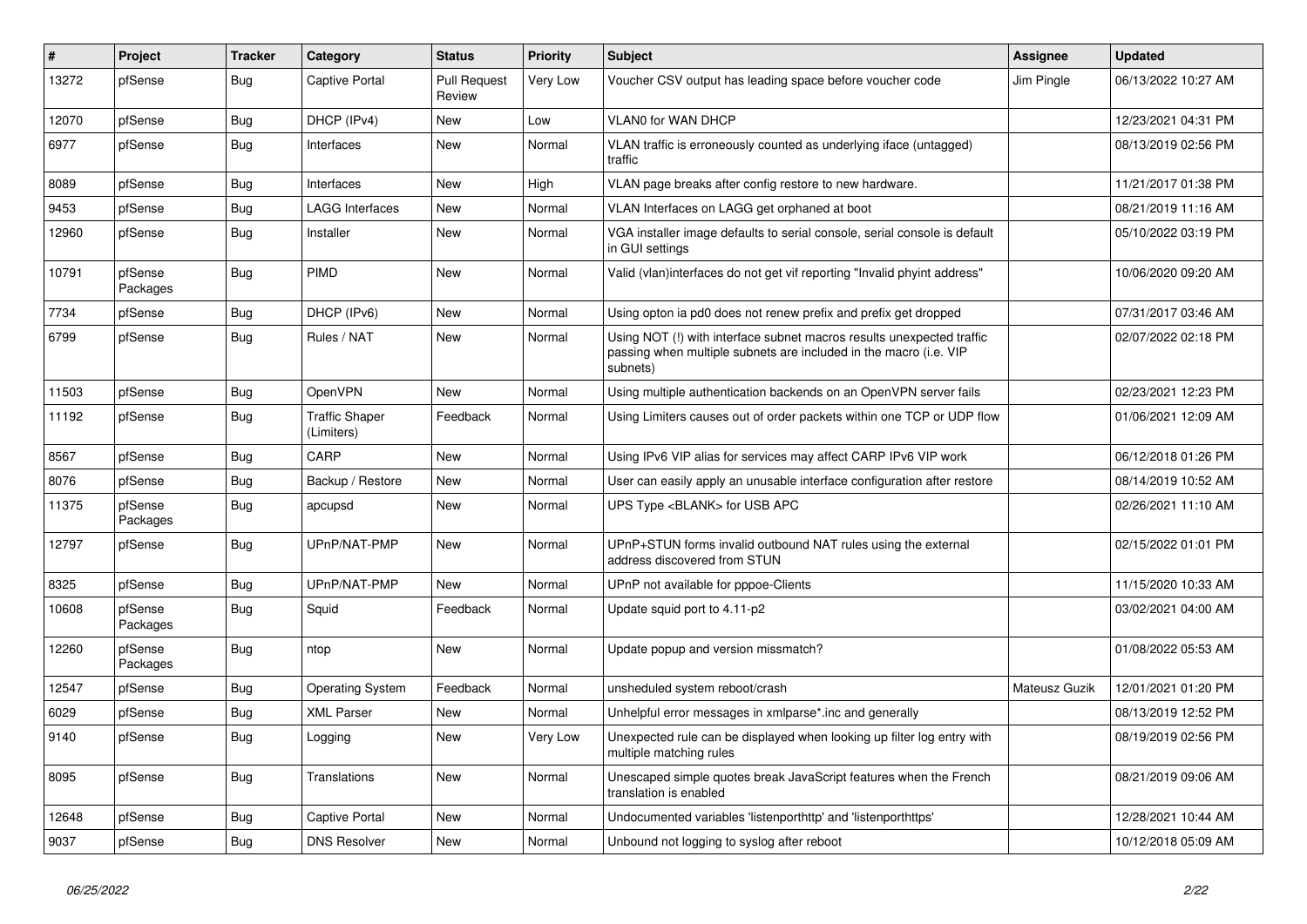| $\pmb{\#}$ | Project             | <b>Tracker</b> | Category                        | <b>Status</b> | <b>Priority</b> | <b>Subject</b>                                                                                                                | Assignee      | <b>Updated</b>      |
|------------|---------------------|----------------|---------------------------------|---------------|-----------------|-------------------------------------------------------------------------------------------------------------------------------|---------------|---------------------|
| 9999       | pfSense<br>Packages | <b>Bug</b>     | pfBlockerNG                     | New           | Normal          | unbound fatal error if System Domain in DNSBL and System Domain<br>Local Zone Type is Redirect                                |               | 12/25/2019 08:10 AM |
| 7096       | pfSense             | <b>Bug</b>     | <b>DNS Resolver</b>             | Feedback      | Normal          | Unbound fails to start on boot if specific network devices are configured<br>in the "Network Interfaces"                      |               | 11/22/2021 08:59 AM |
| 10833      | pfSense             | <b>Bug</b>     | Configuration<br>Backend        | New           | Normal          | unbound exits on configuration error when link status flaps on LAN<br>interface                                               |               | 08/13/2020 11:53 PM |
| 10342      | pfSense             | <b>Bug</b>     | <b>DNS Resolver</b>             | New           | Normal          | Unbound domain overrides stop resolving periodically. They only<br>resume after the service has been restarted.               |               | 03/13/2020 10:35 AM |
| 10624      | pfSense             | <b>Bug</b>     | <b>DNS Resolver</b>             | New           | Normal          | Unbound configuration memory leak with python module $+$ register<br>DHCP leases active                                       |               | 02/26/2021 10:27 AM |
| 7152       | pfSense             | <b>Bug</b>     | <b>DNS Resolver</b>             | New           | Normal          | Unbound / DNS Resolver issue if "Register DHCP static mappings in<br>the DNS Resolver" set before wildcard DNS custom options |               | 12/18/2021 04:59 PM |
| 11619      | pfSense             | <b>Bug</b>     | Upgrade                         | New           | Normal          | Unable to upgrade 2.4.4-p3 to 2.5/21.02-p1                                                                                    |               | 08/15/2021 10:00 AM |
| 8611       | pfSense             | <b>Bug</b>     | Interfaces                      | In Progress   | Normal          | unable to receive IPv6 RA's on SG-1000, default route lost                                                                    | Luiz Souza    | 02/01/2021 03:31 PM |
| 9568       | pfSense<br>Packages | Bug            | Squid                           | New           | Normal          | UFSSwapDir::openLog: Failed to open swap log.                                                                                 |               | 05/29/2019 09:18 PM |
| 12974      | pfSense Plus        | Bug            | Installer                       | New           | Normal          | Typing anything into 1100/2100 recovery installer causes process to<br>stop                                                   |               | 06/05/2022 04:10 PM |
| 9737       | pfSense             | Bug            | <b>Traffic Graphs</b>           | New           | Normal          | traffic-graphs.js shows incorrect units inside the chart                                                                      |               | 09/09/2019 06:35 AM |
| 11797      | pfSense<br>Packages | Bug            | <b>Status Traffic Totals</b>    | New           | Normal          | Traffic Totals lost upon reboot when using a ramdisk for /var and /tmp                                                        | John Cornwell | 04/10/2021 06:27 PM |
| 4345       | pfSense             | Bug            | <b>Operating System</b>         | Confirmed     | Normal          | Traffic Shaping doesn't work with Xen netfront driver                                                                         |               | 12/31/2021 05:30 PM |
| 12878      | pfSense             | Bug            | <b>Traffic Shaper</b><br>(ALTQ) | Incomplete    | Normal          | Traffic shaping by interface, route queue bandwidth inbound, out by a<br>large factor.                                        |               | 06/06/2022 07:03 AM |
| 1849       | pfSense             | Bug            | <b>Traffic Shaper</b><br>(ALTQ) | New           | Normal          | Traffic shaper - By Queue view needs to show/use friendly inerface<br>names                                                   |               | 01/10/2022 08:10 AM |
| 6023       | pfSense<br>Packages | Bug            | Suricata                        | New           | Low             | Traffic Shaper (pfsense 2.3) Suricata V3.0 Inline Mode Operation                                                              | Luiz Souza    | 04/15/2016 05:59 AM |
| 8073       | pfSense             | <b>Bug</b>     | <b>IPsec</b>                    | New           | Normal          | Traffic inexplicably not going through IPSEC despite (in theory)<br>matching SPs                                              |               | 11/09/2017 02:51 AM |
| 9101       | pfSense             | <b>Bug</b>     | <b>Traffic Graphs</b>           | New           | Normal          | Traffic Graphs/Dashboard Slows Downloads Being Performed by the<br>Same Firefox Browser                                       |               | 08/21/2019 09:18 AM |
| 12401      | pfSense             | Bug            | Traffic Graphs                  | New           | Normal          | Traffic graphs with untagged and tagged VLAN on same interface                                                                |               | 09/23/2021 09:18 PM |
| 4467       | pfSense             | <b>Bug</b>     | <b>Traffic Shaper</b><br>(ALTQ) | New           | Normal          | Traffic Graphs shows wrong throughput when traffic shaping enabled                                                            |               | 02/23/2015 05:31 PM |
| 7400       | pfSense             | Bug            | <b>Traffic Graphs</b>           | Assigned      | Normal          | Traffic Graphs show bad data on 2.3.3 1                                                                                       | Jared Dillard | 12/31/2021 05:47 PM |
| 11763      | pfSense<br>Packages | <b>Bug</b>     | Status_Monitoring               | New           | Normal          | Traffic graphs refresh issue                                                                                                  |               | 05/03/2021 09:44 AM |
| 11759      | pfSense             | <b>Bug</b>     | Dashboard                       | New           | Normal          | Traffic graphs on dashboard double upload on pppoe links                                                                      |               | 12/30/2021 04:00 AM |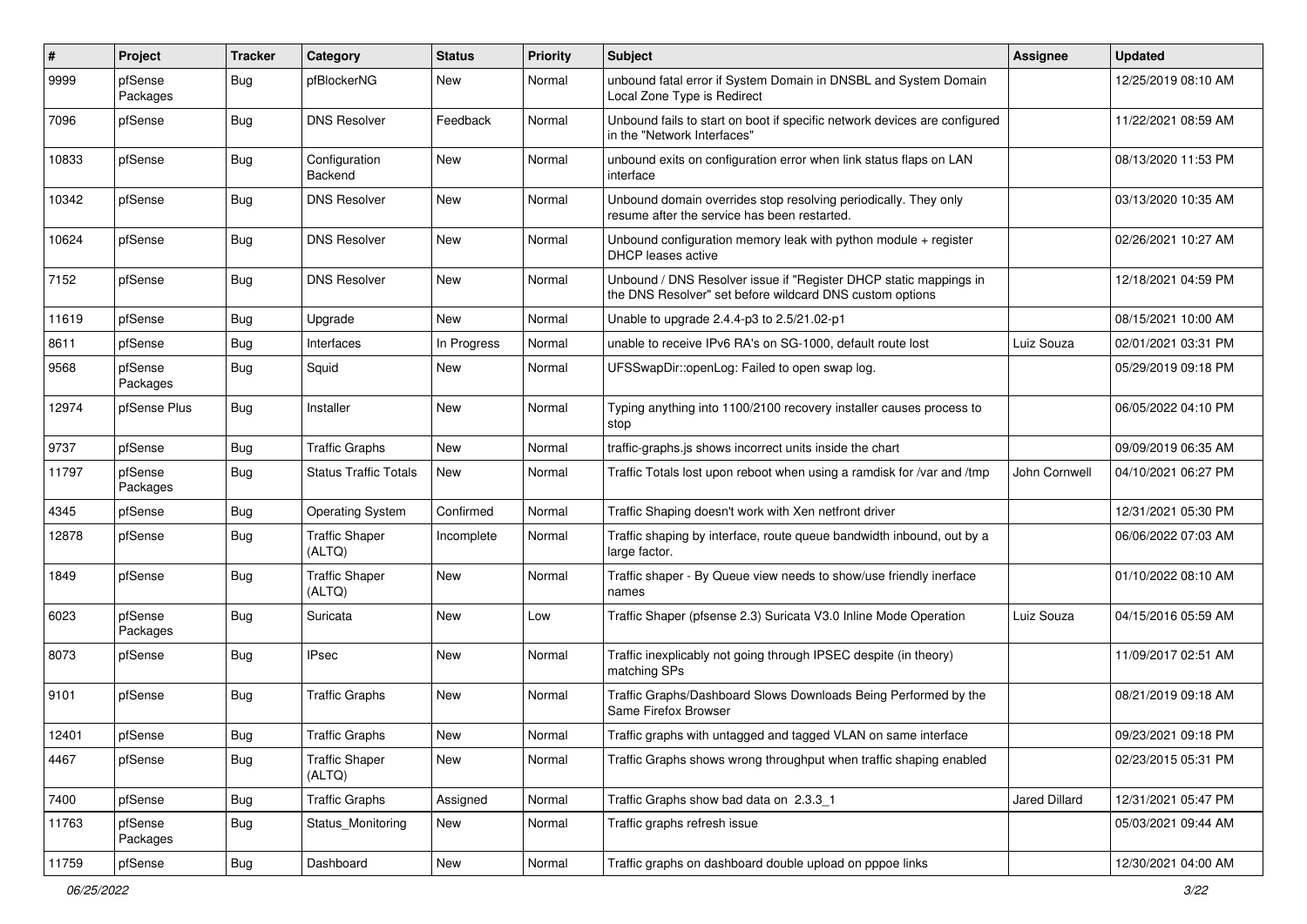| $\sharp$ | Project             | <b>Tracker</b> | Category                     | <b>Status</b> | <b>Priority</b> | <b>Subject</b>                                                                                                                    | <b>Assignee</b> | <b>Updated</b>      |
|----------|---------------------|----------------|------------------------------|---------------|-----------------|-----------------------------------------------------------------------------------------------------------------------------------|-----------------|---------------------|
| 9087     | pfSense             | <b>Bug</b>     | <b>Traffic Graphs</b>        | New           | Normal          | Traffic Graph Widget Legend Not Updating                                                                                          |                 | 08/14/2019 12:38 PM |
| 10959    | pfSense             | Bug            | <b>Traffic Graphs</b>        | Feedback      | Low             | Traffic graph stopped on interface used via netmap                                                                                |                 | 02/22/2021 02:57 AM |
| 9566     | pfSense             | <b>Bug</b>     | <b>Traffic Graphs</b>        | New           | Normal          | Traffic graph displays traffic incorrectly                                                                                        |                 | 11/18/2019 07:54 AM |
| 8157     | pfSense             | <b>Bug</b>     | Dashboard                    | New           | Very Low        | Traffic Graph clutter from time to time                                                                                           |                 | 12/03/2017 06:40 AM |
| 7779     | pfSense             | <b>Bug</b>     | OpenVPN                      | New           | Normal          | Traffic crossing a site-to-site OpenVPN tunnel fails to fragment.                                                                 |                 | 06/02/2021 08:26 AM |
| 10311    | pfSense             | <b>Bug</b>     | OpenVPN                      | New           | Normal          | Too low net.link.ifqmaxlen causes packet drop under load when using<br>OpenVPN inside bridge interface under load                 |                 | 08/10/2021 03:10 AM |
| 13018    | pfSense<br>Packages | <b>Bug</b>     | pfBlockerNG                  | New           | Normal          | TLD and DNSBL Safesearch DOH conflict disables TLD block when<br>conflicting DOH FQDN is deselected or whitelisted                |                 | 04/01/2022 05:59 PM |
| 9229     | pfSense<br>Packages | Bug            | Tinc                         | New           | Normal          | Tinc package: no way of specifying multiple critical configuration<br>parameters from web interface                               |                 | 08/13/2019 09:25 AM |
| 8909     | pfSense<br>Packages | Bug            | Tinc                         | New           | Normal          | tinc package makes /rc.newwanip looping forever                                                                                   |                 | 08/13/2019 09:25 AM |
| 7863     | pfSense             | Bug            | User Manager /<br>Privileges | New           | Normal          | The "WebCfg - All pages" permission inclueds the "User - System: Shell<br>account access" even though that is not a WebCofg page. |                 | 09/16/2017 05:13 AM |
| 5791     | pfSense             | Bug            | Rules / NAT                  | Confirmed     | Normal          | tftp-proxy functionality is easilly broken by unrelated rules                                                                     |                 | 07/10/2016 12:24 AM |
| 5306     | pfSense             | Bug            | Package System               | <b>New</b>    | Normal          | textarea fields should have linebreaks sanitized automatically on save                                                            |                 | 03/03/2017 04:15 AM |
| 9138     | pfSense<br>Packages | Bug            | Telegraf                     | New           | Normal          | telegraf: add section for custom config lines                                                                                     |                 | 02/18/2019 03:36 PM |
| 9139     | pfSense<br>Packages | <b>Bug</b>     | Telegraf                     | New           | Normal          | telegraf: add ping for default gateway(s)                                                                                         |                 | 05/21/2020 04:23 PM |
| 12655    | pfSense<br>Packages | <b>Bug</b>     | Telegraf                     | New           | Normal          | telegraf, wireguard plugin failing                                                                                                |                 | 12/30/2021 05:51 PM |
| 9337     | pfSense<br>Packages | <b>Bug</b>     | Telegraf                     | New           | Normal          | Telegraf ping input fails                                                                                                         |                 | 02/18/2019 10:40 AM |
| 10487    | pfSense<br>Packages | <b>Bug</b>     | Telegraf                     | New           | Normal          | Telegraf package not sending logs to influxdb server                                                                              |                 | 05/03/2020 07:09 PM |
| 10310    | pfSense             | Bug            | Upgrade                      | New           | Normal          | Systems with low RAM and several packages may temporarily fail to<br>load large tables after an upgrade                           |                 | 03/03/2020 07:55 AM |
| 10325    | pfSense             | <b>Bug</b>     | <b>Notifications</b>         | New           | Normal          | System/Advanced/Notifications/E-Mail - SMTP Notification E-Mail auth<br>password Unexpected Bahaviour                             |                 | 10/30/2020 08:17 AM |
| 8820     | pfSense             | Bug            | Rules / NAT                  | New           | Low             | System/Advanced/Misc - "Do not kill connections when schedule<br>expires" UN-checked still leaves existing connections open.      |                 | 07/28/2020 10:59 AM |
| 12747    | pfSense             | Bug            | Logging                      | New           | Normal          | System log is filled by sshguard                                                                                                  |                 | 05/03/2022 03:08 AM |
| 11429    | pfSense             | Bug            | Web Interface                | New           | Normal          | System Log / Settings form activates "Reset Log Files" button on enter                                                            |                 | 10/28/2021 01:35 PM |
| 10143    | pfSense             | <b>Bug</b>     | <b>DNS Resolver</b>          | New           | Normal          | System hostname DNS entry is assigned to the wrong IP on multi-wan<br>setups                                                      |                 | 12/31/2019 02:33 PM |
| 8335     | pfSense             | Bug            | <b>LAGG Interfaces</b>       | New           | Normal          | System hang with LACP downlink to UniFi switch                                                                                    |                 | 08/21/2019 11:18 AM |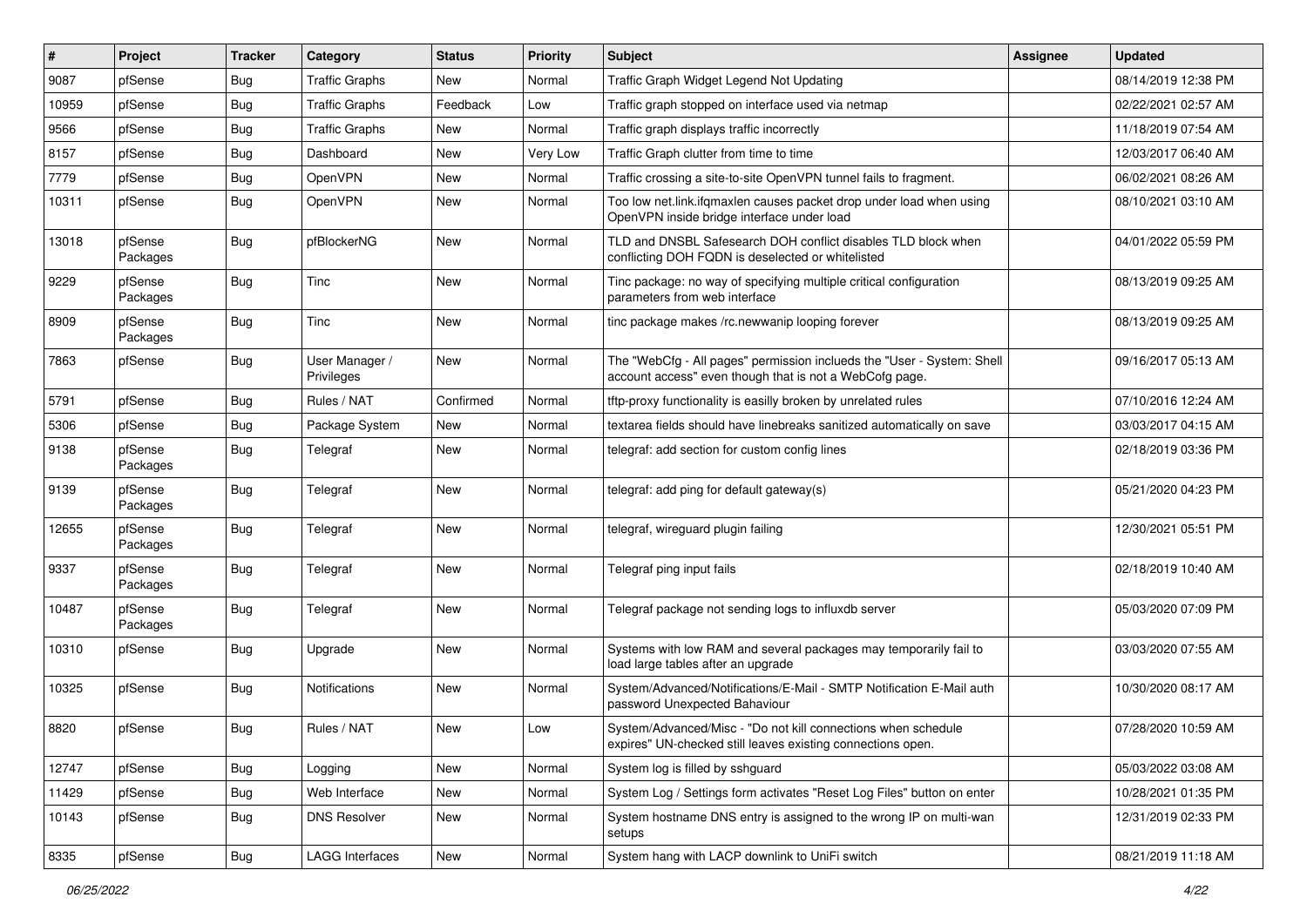| $\pmb{\#}$ | Project             | <b>Tracker</b> | Category                                 | <b>Status</b>                 | <b>Priority</b> | <b>Subject</b>                                                                      | Assignee     | <b>Updated</b>      |
|------------|---------------------|----------------|------------------------------------------|-------------------------------|-----------------|-------------------------------------------------------------------------------------|--------------|---------------------|
| 11473      | pfSense             | Bug            | Web Interface                            | New                           | Normal          | System Activity shows invalid data on SG-3100                                       |              | 02/19/2021 08:12 PM |
| 10393      | pfSense<br>Packages | <b>Bug</b>     | syslog-ng                                | Feedback                      | Normal          | Syslog-ng TLS support is broken                                                     |              | 04/21/2022 12:40 PM |
| 8229       | pfSense<br>Packages | <b>Bug</b>     | syslog-ng                                | New                           | Normal          | syslog-ng stops parsing logs after logrotate run                                    |              | 01/26/2018 12:00 PM |
| 8295       | pfSense<br>Packages | <b>Bug</b>     | syslog-ng                                | <b>New</b>                    | Normal          | syslog-ng logrotates tls files                                                      |              | 02/14/2018 06:12 AM |
| 8705       | pfSense<br>Packages | <b>Bug</b>     | syslog-ng                                | <b>New</b>                    | Normal          | Syslog-NG error in latest snapshot                                                  |              | 07/27/2018 10:17 AM |
| 8180       | pfSense<br>Packages | <b>Bug</b>     | syslog-ng                                | New                           | Normal          | syslog-ng default log file                                                          |              | 01/16/2018 12:53 PM |
| 12114      | pfSense<br>Packages | <b>Bug</b>     | syslog-ng                                | Feedback                      | Normal          | syslog-ng only binds to the last specified interface                                |              | 04/21/2022 12:40 PM |
| 12464      | pfSense             | <b>Bug</b>     | Logging                                  | <b>Pull Request</b><br>Review | Normal          | Syslog Auth messages are sent as Emergency Level                                    |              | 05/17/2022 02:20 PM |
| 6386       | pfSense             | <b>Bug</b>     | IPv6 Router<br>Advertisements<br>(RADVD) | <b>New</b>                    | Low             | Switching Router Advertisements to disabled should broadcast IP<br>Removal messages |              | 05/22/2016 10:44 PM |
| 9934       | pfSense<br>Packages | <b>Bug</b>     | Suricata                                 | New                           | Normal          | suricata update kills WAN interface                                                 |              | 02/20/2020 09:17 AM |
| 11780      | pfSense<br>Packages | <b>Bug</b>     | Suricata                                 | New                           | Very High       | Suricata package fails to prune suricata.log                                        |              | 08/06/2021 07:18 AM |
| 10292      | pfSense<br>Packages | <b>Bug</b>     | Suricata                                 | <b>New</b>                    | Normal          | Suricata not respecting SID Mgmt list                                               |              | 02/27/2020 01:02 PM |
| 12956      | pfSense<br>Packages | <b>Bug</b>     | Suricata                                 | Confirmed                     | Normal          | suricata fails to use pcre in SID management (e.g. dropsid.conf)                    |              | 04/05/2022 12:52 PM |
| 12899      | pfSense<br>Packages | <b>Bug</b>     | Suricata                                 | New                           | Normal          | Suricata doesn't honor Pass List                                                    |              | 03/04/2022 01:22 PM |
| 7388       | pfSense<br>Packages | <b>Bug</b>     | Suricata                                 | New                           | High            | Suricata does not property recognize MTU for PPPOE interfaces                       |              | 03/15/2017 05:17 AM |
| 12322      | pfSense<br>Packages | <b>Bug</b>     | Suricata                                 | Feedback                      | Normal          | Suricata creates invalid HOME_NET entries                                           | Viktor Gurov | 09/10/2021 11:42 AM |
| 6083       | pfSense<br>Packages | <b>Bug</b>     | Squid                                    | <b>New</b>                    | Normal          | Suqid Realtime Monitor / Squid Cache Table not diplaying correctly                  |              | 12/06/2016 07:25 AM |
| 12264      | pfSense<br>Packages | <b>Bug</b>     | Squid                                    | Feedback                      | Low             | Stray <table> line in squid monitor.php</table>                                     | Viktor Gurov | 12/23/2021 10:53 AM |
| 9335       | pfSense<br>Packages | <b>Bug</b>     | haproxy                                  | Feedback                      | Normal          | Stored XSS in HAProxy / haproxy_listeners_edit.php                                  | Jim Pingle   | 02/18/2019 09:35 AM |
| 10726      | pfSense             | <b>Bug</b>     | Rules / NAT                              | New                           | Normal          | Sticky-connections option is bugged - sticky-address cannot be<br>redefined         |              | 11/12/2020 10:12 AM |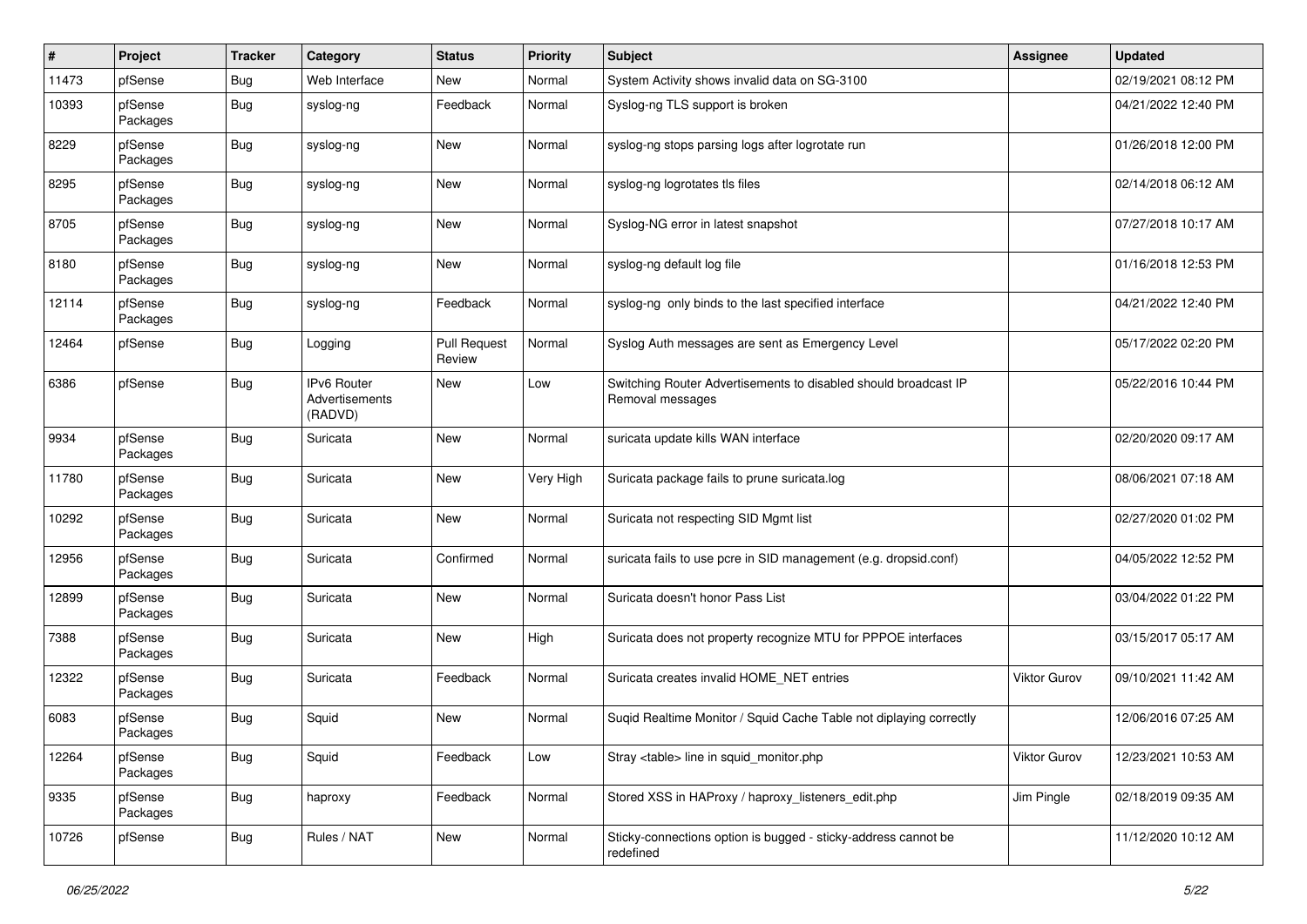| #     | Project             | <b>Tracker</b> | Category                     | <b>Status</b> | <b>Priority</b> | Subject                                                                                                          | <b>Assignee</b> | <b>Updated</b>      |
|-------|---------------------|----------------|------------------------------|---------------|-----------------|------------------------------------------------------------------------------------------------------------------|-----------------|---------------------|
| 2234  | pfSense             | Bug            | Web Interface                | Confirmed     | Low             | Status: Traffic Graph - only shows interface's subnet                                                            |                 | 01/15/2022 08:33 PM |
| 7267  | pfSense<br>Packages | Bug            | <b>Status Traffic Totals</b> | <b>New</b>    | Normal          | Status Traffic Totals - Stacked Bar - Scale not high enough                                                      | Jared Dillard   | 11/18/2020 07:38 AM |
| 10429 | pfSense<br>Packages | Bug            | <b>Status Traffic Totals</b> | <b>New</b>    | Normal          | Status Traffic Total broken 2.4.5                                                                                | Jared Dillard   | 02/27/2021 07:55 PM |
| 4451  | pfSense             | <b>Bug</b>     | DHCP (IPv4)                  | <b>New</b>    | Low             | Status DHCP Leases shows double entries for static entries without IP<br>address                                 | Phillip Davis   | 05/21/2022 04:55 PM |
| 8130  | pfSense             | Bug            | <b>Traffic Graphs</b>        | <b>New</b>    | Normal          | Status - Monitoring - Area chart displays traffic data differently than Line<br>or Bar charts                    |                 | 11/26/2017 01:40 PM |
| 1813  | pfSense             | Bug            | Rules / NAT                  | Confirmed     | Normal          | Static routes on WAN interfaces overridden by route-to for<br>firewall-initiated traffic                         |                 | 11/09/2016 02:06 PM |
| 8066  | pfSense             | Bug            | Routing                      | <b>New</b>    | Normal          | Static routes not applied when they go out a interface using carp                                                |                 | 11/08/2017 02:04 AM |
| 11296 | pfSense             | Bug            | Routing                      | New           | Normal          | Static route targets may still reachable via default route when the<br>gateway they should route through is down | Viktor Gurov    | 05/10/2022 03:12 PM |
| 3796  | pfSense             | Bug            | Diagnostics                  | Confirmed     | Normal          | States summary fails and is very slow with large state tables                                                    |                 | 12/11/2021 08:03 PM |
| 6220  | pfSense             | Bug            | <b>Operating System</b>      | Confirmed     | Normal          | state mismatch with host-initiated traffic matching binat to IP not locally<br>assigned                          | Luiz Souza      | 06/08/2016 09:23 AM |
| 10513 | pfSense             | Bug            | Rules / NAT                  | New           | Normal          | State issues with policy routing and HA failover                                                                 |                 | 04/21/2022 12:39 PM |
| 10572 | pfSense<br>Packages | <b>Bug</b>     | Squid                        | Feedback      | Normal          | STARTTLS option is ignored                                                                                       | Viktor Gurov    | 04/22/2022 02:20 AM |
| 8313  | pfSense             | Bug            | Notifications                | <b>New</b>    | Normal          | STARTTLS auto detection not working                                                                              |                 | 04/21/2022 12:39 PM |
| 11786 | pfSense             | Bug            | Services                     | New           | Normal          | SSH incomplete setup and startup fail while recovering XML backup in<br>a fresh install of pfSense 2.5.0         |                 | 04/17/2021 01:36 PM |
| 8827  | pfSense<br>Packages | <b>Bug</b>     | squidguard                   | New           | Normal          | Squidguard: ACL redirect modes 'redirect' and 'err page' send<br>unresolvable URLs to the client.                | Viktor Gurov    | 12/21/2021 05:49 AM |
| 5751  | pfSense<br>Packages | <b>Bug</b>     | squidguard                   | New           | Normal          | SquidGuard target categories not saved when long "Domain List" is<br>provided                                    |                 | 01/10/2016 08:55 AM |
| 11434 | pfSense<br>Packages | Bug            | squidguard                   | Feedback      | Normal          | SquidGuard over 1.16.18 11                                                                                       |                 | 04/21/2022 12:40 PM |
| 10994 | pfSense<br>Packages | <b>Bug</b>     | squidguard                   | New           | Low             | SquidGuard Blacklists Restore Default button does not work                                                       |                 | 10/20/2020 12:26 PM |
| 9286  | pfSense<br>Packages | Bug            | squidguard                   | New           | Normal          | squidGuard - Unable to change IP for sgerror.php URL in configuration                                            |                 | 11/13/2019 10:07 AM |
| 9025  | pfSense<br>Packages | <b>Bug</b>     | squidguard                   | New           | Normal          | SquidGard + Target categories                                                                                    |                 | 10/08/2018 01:00 AM |
| 10450 | pfSense<br>Packages | <b>Bug</b>     | Squid                        | Feedback      | Normal          | Squid reverse proxy switching peers                                                                              | Viktor Gurov    | 04/22/2022 02:21 AM |
| 7797  | pfSense<br>Packages | Bug            | Squid                        | Feedback      | Normal          | Squid Reverse Proxy alternating between destinations                                                             |                 | 04/21/2022 12:40 PM |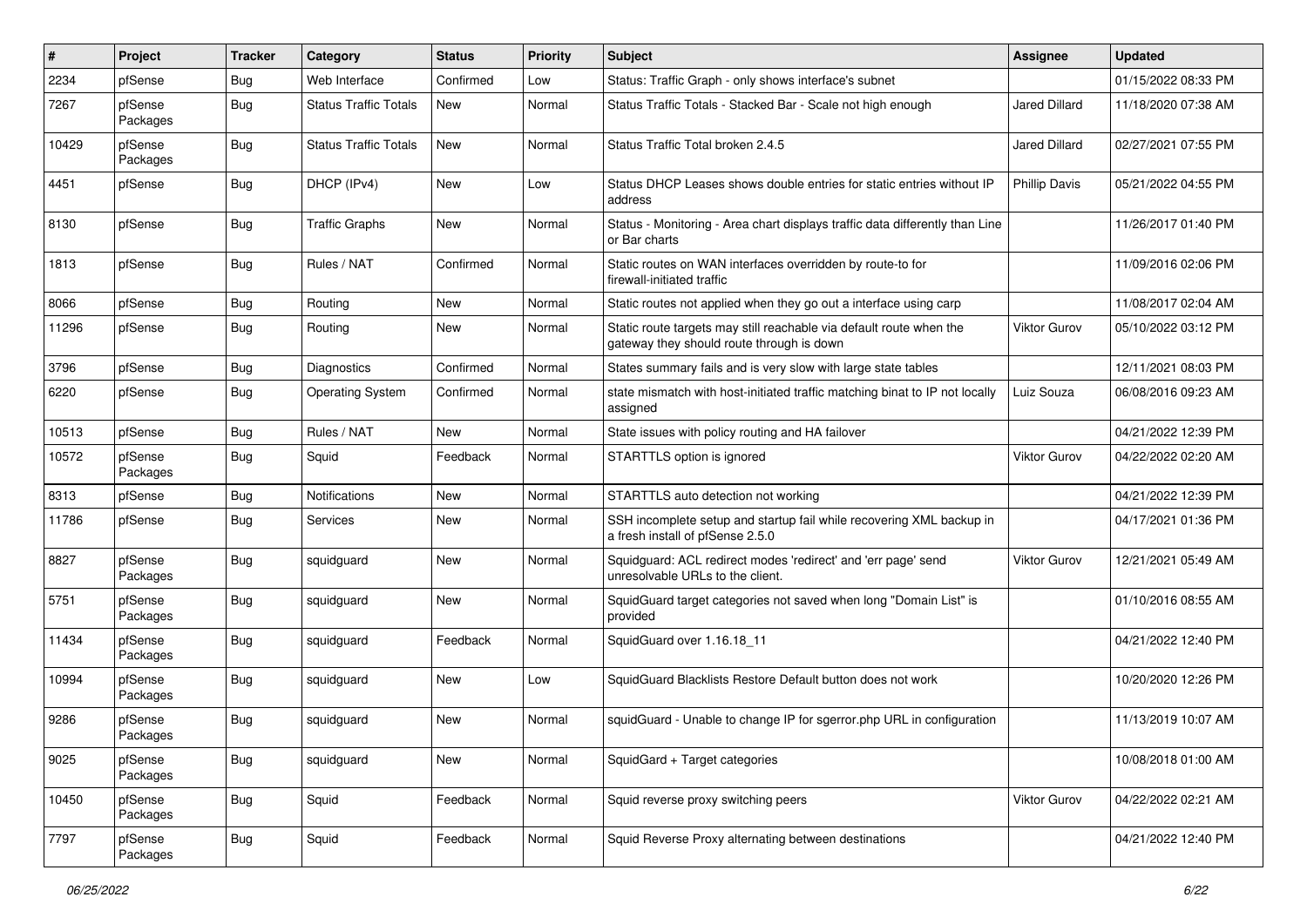| $\#$  | Project             | <b>Tracker</b> | Category           | <b>Status</b>                 | <b>Priority</b> | <b>Subject</b>                                                                                                                       | <b>Assignee</b>     | <b>Updated</b>      |
|-------|---------------------|----------------|--------------------|-------------------------------|-----------------|--------------------------------------------------------------------------------------------------------------------------------------|---------------------|---------------------|
| 12732 | pfSense<br>Packages | Bug            | squidguard         | New                           | High            | Squid https filtering squidguard acl target list - erratic behaviour                                                                 |                     | 01/26/2022 09:11 AM |
| 11335 | pfSense             | Bug            | Interfaces         | <b>New</b>                    | Normal          | Spoofing the MAC on a LAGG interface does not work for some NIC<br>types.                                                            |                     | 01/29/2021 09:10 AM |
| 7648  | pfSense             | Bug            | CARP               | <b>New</b>                    | Very Low        | SPAN ports on an interface renders CARP HA inoperative                                                                               |                     | 06/14/2017 09:19 PM |
| 10277 | pfSense             | <b>Bug</b>     | Web Interface      | New                           | Normal          | Sorting the log entries does not use year value                                                                                      |                     | 02/24/2020 07:46 AM |
| 7172  | pfSense             | Bug            | DHCP (IPv4)        | New                           | Normal          | Sorting by hostname in Services > DHCP Server > LAN should be<br>"natural" (alphanumeric friendly)                                   |                     | 08/20/2019 03:47 PM |
| 9707  | pfSense<br>Packages | Bug            | pfBlockerNG        | New                           | Normal          | Some networks already existing in deny Feeds are not stopped even if<br>existing in custom deny list                                 |                     | 08/28/2019 10:03 AM |
| 4500  | pfSense             | <b>Bug</b>     | UPnP/NAT-PMP       | Confirmed                     | Normal          | Some miniupnp port mappings are not displayed in the Status page                                                                     |                     | 04/25/2022 12:49 PM |
| 9167  | pfSense             | <b>Bug</b>     | Rules / NAT        | New                           | Normal          | Some Important ICMPv6 Traffic Not Allowed by Default Rules                                                                           |                     | 08/14/2019 01:00 PM |
| 10436 | pfSense<br>Packages | Bug            | softflowd          | New                           | Normal          | softflowd no longer sends flow data after upgrade (v0.9.9_1 -> v1.0.0)                                                               |                     | 06/07/2022 12:25 AM |
| 12845 | pfSense<br>Packages | Bug            | softflowd          | New                           | Normal          | softflowd wrong vlan tag                                                                                                             |                     | 02/21/2022 10:40 AM |
| 12683 | pfSense<br>Packages | Bug            | Snort              | Feedback                      | Normal          | snort_get_vpns_list() does not include OpenVPN CSO                                                                                   | <b>Viktor Gurov</b> | 02/15/2022 10:47 AM |
| 13095 | pfSense<br>Packages | Bug            | Snort              | Feedback                      | Normal          | Snort VRT change in Shared Object Rules path name results in failure<br>to extract and update Snort Shared Object Rules when enabled | <b>Bill Meeks</b>   | 04/25/2022 12:22 PM |
| 12979 | pfSense<br>Packages | Bug            | Snort              | <b>Pull Request</b><br>Review | High            | Snort Rules Update Process Using Deprecated FreeBSD Subdirectory<br>Name                                                             | <b>Bill Meeks</b>   | 03/24/2022 09:02 AM |
| 9895  | pfSense<br>Packages | Bug            | Snort              | New                           | Normal          | snort reinstallation failed                                                                                                          |                     | 06/23/2021 08:01 AM |
| 6988  | pfSense<br>Packages | Bug            | Snort              | <b>New</b>                    | High            | SNORT Package PHP memory error                                                                                                       |                     | 06/28/2018 10:00 PM |
| 10606 | pfSense<br>Packages | Bug            | Snort              | New                           | Normal          | Snort Inline stopped working after upgrade to FreeBSD 12.1 (network<br>traffic blocked after heavy load randomly)                    |                     | 05/28/2020 10:06 AM |
| 10989 | pfSense<br>Packages | Bug            | Snort              | New                           | Low             | Snort alert page has hidden characters in IPv6 address                                                                               |                     | 10/17/2020 04:06 PM |
| 11479 | pfSense<br>Packages | Bug            | snmptt             | <b>New</b>                    | Normal          | snmptt 1.4.2 does not work in daemon mode                                                                                            |                     | 02/20/2021 04:37 PM |
| 10584 | pfSense             | Bug            | Hardware / Drivers | New                           | Normal          | SG-3100 with M.2: shutdown instead of reboot                                                                                         |                     | 07/21/2020 03:08 AM |
| 13206 | pfSense Plus        | Bug            | Hardware / Drivers | New                           | Normal          | SG-3100 LED GPIO hangs                                                                                                               |                     | 06/11/2022 07:01 PM |
| 4428  | pfSense             | <b>Bug</b>     | Interfaces         | Confirmed                     | Normal          | Setting media option on em(4) leads to infinite link cycling                                                                         |                     | 07/06/2016 12:45 AM |
| 12811 | pfSense             | <b>Bug</b>     | Gateway Monitoring | New                           | Normal          | Services are not restarted when PPP interfaces connect                                                                               | Jim Pingle          | 05/31/2022 05:34 PM |
| 11490 | pfSense<br>Packages | Bug            | Service Watchdog   | New                           | Very Low        | Service Watchdog - Impacts Reboots and Package Updates                                                                               |                     | 02/22/2021 12:07 PM |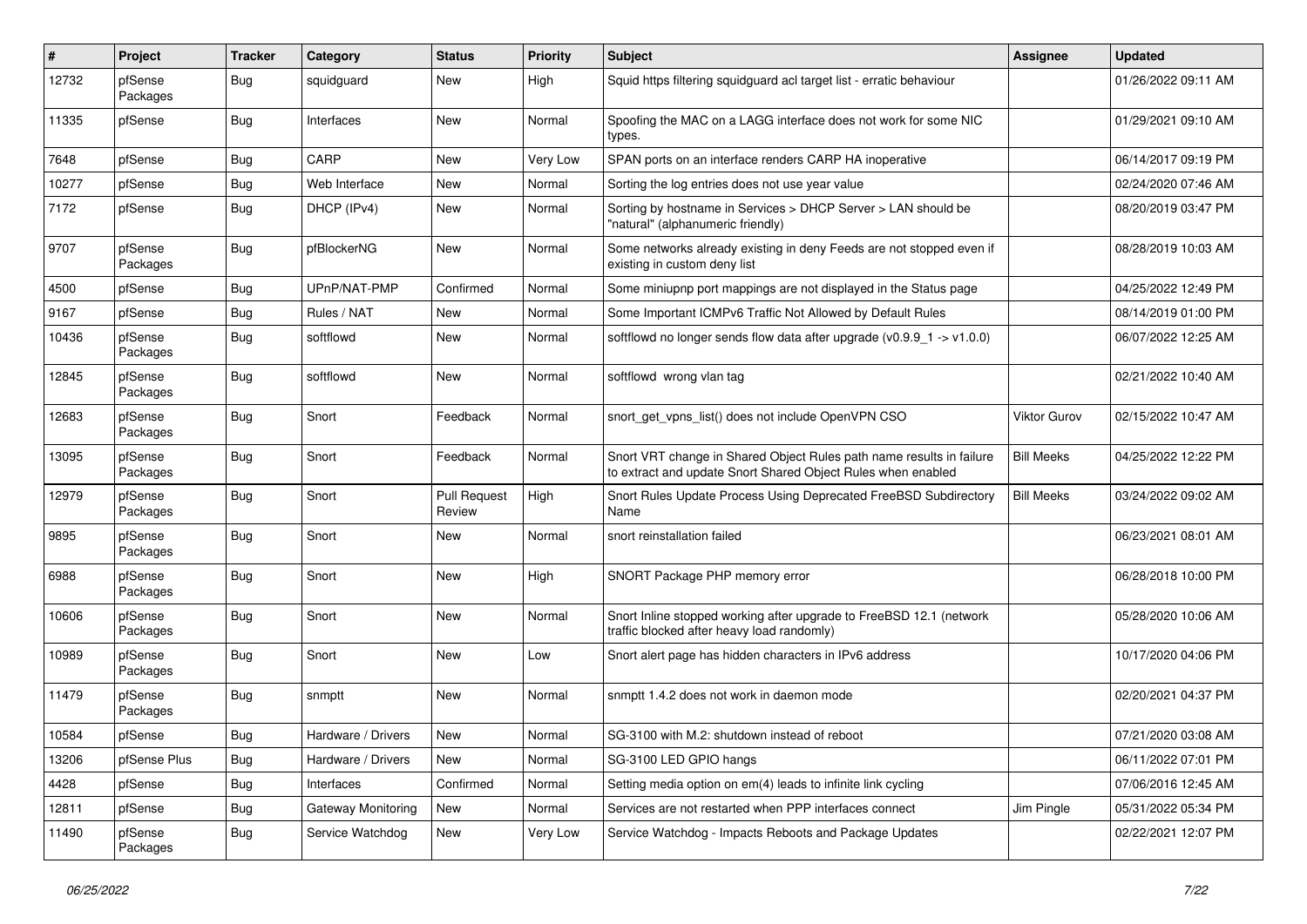| $\vert$ # | Project             | <b>Tracker</b> | Category                                        | <b>Status</b>                 | <b>Priority</b> | <b>Subject</b>                                                                                    | <b>Assignee</b>      | <b>Updated</b>      |
|-----------|---------------------|----------------|-------------------------------------------------|-------------------------------|-----------------|---------------------------------------------------------------------------------------------------|----------------------|---------------------|
| 13258     | pfSense             | <b>Bug</b>     | Console Menu                                    | <b>Pull Request</b><br>Review | Low             | secret menu option 100                                                                            | Jim Pingle           | 06/12/2022 01:44 PM |
| 11746     | pfSense<br>Packages | <b>Bug</b>     | FreeRADIUS                                      | Feedback                      | Normal          | Second LDAP server configuration misses the ipaNThash control<br>attribute                        | Viktor Gurov         | 07/14/2021 01:44 PM |
| 5367      | pfSense             | <b>Bug</b>     | Web Interface                                   | <b>New</b>                    | Normal          | Safari repeatedly tries to reload dashboard                                                       | <b>Jared Dillard</b> | 08/22/2016 11:08 AM |
| 13249     | pfSense             | <b>Bug</b>     | Console Menu                                    | <b>New</b>                    | Normal          | Running playback comands multiple times results in PHP error                                      |                      | 06/06/2022 07:02 AM |
| 9887      | pfSense             | Bug            | Rules / NAT                                     | <b>New</b>                    | Low             | Rule separator positions change when deleting multiple rules                                      |                      | 05/10/2022 03:11 PM |
| 2138      | pfSense             | Bug            | <b>RRD Graphs</b>                               | <b>New</b>                    | Normal          | RRD Wireless graph broken in BSS mode                                                             |                      | 02/06/2016 04:59 AM |
| 12338     | pfSense<br>Packages | <b>Bug</b>     | <b>RRD Summary</b>                              | <b>New</b>                    | Normal          | RRD Summary does not report data on 3100                                                          |                      | 04/15/2022 02:54 PM |
| 5849      | pfSense             | <b>Bug</b>     | CARP                                            | New                           | Normal          | Routing fail on CARP IPsec                                                                        |                      | 12/18/2021 04:41 PM |
| 9348      | pfSense<br>Packages | <b>Bug</b>     | <b>ACME</b>                                     | New                           | Normal          | Results of Acme certificate issuance/renewal are not properly formatted                           |                      | 02/22/2019 12:08 PM |
| 1738      | pfSense             | Bug            | Backup / Restore                                | New                           | Very Low        | Restore fails when username in backup is not matching                                             |                      | 12/11/2021 07:51 PM |
| 7964      | pfSense             | <b>Bug</b>     | Multi-WAN                                       | New                           | Normal          | Restart openvpn on gateway switching                                                              |                      | 08/19/2019 12:35 PM |
| 6361      | pfSense             | <b>Bug</b>     | Web Interface                                   | <b>New</b>                    | Low             | Responsive Mobile Menu issue                                                                      |                      | 05/16/2016 12:09 PM |
| 10188     | pfSense<br>Packages | <b>Bug</b>     | pfBlockerNG                                     | New                           | Normal          | Reputation tab is not working                                                                     |                      | 01/24/2020 10:06 AM |
| 13194     | pfSense<br>Packages | Bug            | pfBlockerNG                                     | <b>New</b>                    | Normal          | Remove dead Malc0de feed                                                                          |                      | 05/23/2022 05:16 AM |
| 13252     | pfSense             | Bug            | Upgrade                                         | <b>New</b>                    | Normal          | reduce frequency of php-fpm socket connection attempts from<br>check reload status                |                      | 06/12/2022 11:11 AM |
| 11185     | pfSense<br>Packages | Bug            | ntop                                            | Feedback                      | Normal          | Redis service stopping before NtopNg                                                              |                      | 04/21/2022 12:40 PM |
| 13228     | pfSense             | Bug            | Interfaces                                      | <b>New</b>                    | Normal          | Recovering interface gateway may not be added back into gateway<br>groups and rules when expected | Jim Pingle           | 05/28/2022 01:14 PM |
| 12013     | pfSense             | Bug            | Logging                                         | New                           | Low             | Reading log data is inefficient in certain cases                                                  |                      | 06/08/2021 07:35 AM |
| 10980     | pfSense             | <b>Bug</b>     | <b>Operating System</b>                         | <b>New</b>                    | Normal          | rc.local is executed at login by rc.initial, and not at boot time.                                |                      | 10/19/2020 09:39 AM |
| 6605      | pfSense             | <b>Bug</b>     | Interfaces                                      | Confirmed                     | Normal          | rc.linkup logic issues with actions taken                                                         |                      | 07/12/2016 07:46 PM |
| 11093     | pfSense             | <b>Bug</b>     | <b>Wireless</b>                                 | <b>New</b>                    | Low             | ral(4) driver non-functional in arm64                                                             |                      | 11/21/2020 10:45 AM |
| 10714     | pfSense             | Bug            | DHCP (IPv6)                                     | <b>New</b>                    | Normal          | radvd only gives out the prefix of the "first" IPv6 address of an interface                       |                      | 10/06/2020 01:03 PM |
| 7737      | pfSense             | <b>Bug</b>     | <b>IPv6 Router</b><br>Advertisements<br>(RADVD) | <b>New</b>                    | Normal          | radvd error message                                                                               |                      | 08/13/2019 09:41 AM |
| 8831      | pfSense             | Bug            | IPv6 Router<br>Advertisements<br>(RADVD)        | New                           | Very High       | Radvd causes latency spikes                                                                       |                      | 04/19/2021 04:51 AM |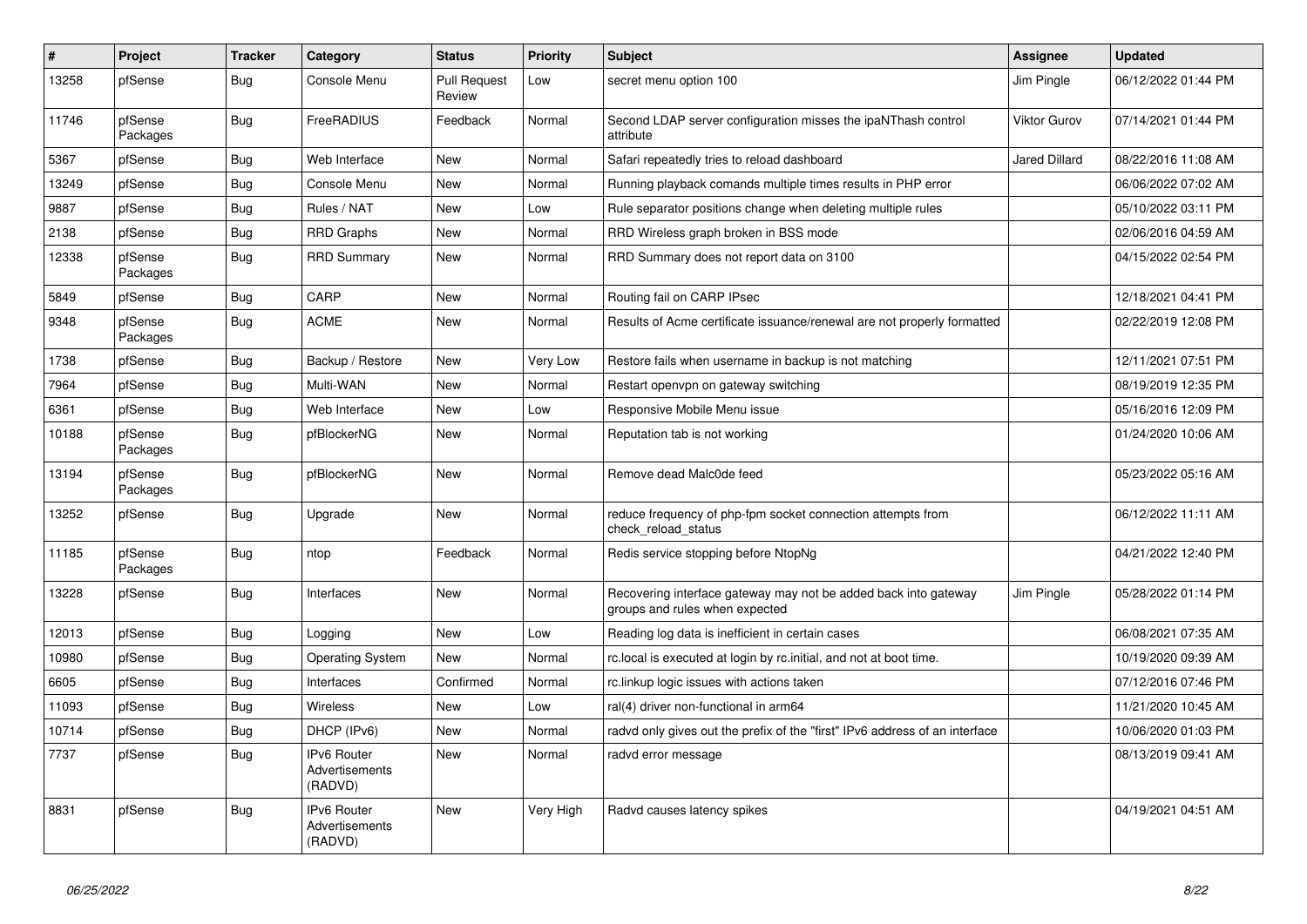| $\sharp$ | Project             | <b>Tracker</b> | Category                            | <b>Status</b> | <b>Priority</b> | Subject                                                                                                                          | <b>Assignee</b>    | <b>Updated</b>      |
|----------|---------------------|----------------|-------------------------------------|---------------|-----------------|----------------------------------------------------------------------------------------------------------------------------------|--------------------|---------------------|
| 6873     | pfSense             | Bug            | DHCP (IPv6)                         | New           | Low             | radvd - Too many addresses in RDNSS section when previously using<br>DHCP <sub>v6</sub>                                          | Dominic<br>McKeown | 06/06/2018 10:45 AM |
| 8264     | pfSense<br>Packages | <b>Bug</b>     | FreeRADIUS                          | <b>New</b>    | Normal          | Radiusd restart on WAN change results in freeradius not running (and<br>possible solution)                                       |                    | 04/21/2022 12:39 PM |
| 5652     | pfSense             | <b>Bug</b>     | Authentication                      | <b>New</b>    | Normal          | Radius IETF Class Group Assignment - Incorrect Standard                                                                          |                    | 08/13/2019 01:39 PM |
| 4154     | pfSense             | <b>Bug</b>     | User Manager /<br>Privileges        | Confirmed     | Normal          | RADIUS authentication not working over IPv6                                                                                      |                    | 04/21/2022 12:39 PM |
| 10352    | pfSense             | Bug            | Authentication                      | <b>New</b>    | Very Low        | RADIUS authentication fails with MSCHAPv1 or MSCHAPv2 when<br>passwords contain international characters                         |                    | 06/20/2022 04:04 PM |
| 12730    | pfSense             | <b>Bug</b>     | <b>Captive Portal</b>               | New           | Normal          | RADIUS accounting does not work if WAN is down                                                                                   |                    | 01/26/2022 05:13 AM |
| 6186     | pfSense             | <b>Bug</b>     | Services                            | New           | Normal          | race conditions in service startup                                                                                               |                    | 04/21/2022 12:39 PM |
| 8770     | pfSense             | <b>Bug</b>     | Interfaces                          | New           | Normal          | QinQ interfaces always show as active                                                                                            |                    | 02/01/2020 09:47 AM |
| 8087     | pfSense             | Bug            | Authentication                      | <b>New</b>    | Normal          | Provide Calling-Station-ID to RADIUS backed VPN connections                                                                      |                    | 06/06/2020 05:36 AM |
| 12759    | pfSense Plus        | <b>Bug</b>     | Package System                      | New           | Very Low        | Proprietary packages link to non-existant or non-public github pages                                                             |                    | 02/09/2022 10:43 AM |
| 6321     | pfSense             | Bug            | L <sub>2</sub> TP                   | <b>New</b>    | Normal          | Problem with connecting I2tp over ipsec from android and windows                                                                 |                    | 11/13/2020 11:01 AM |
| 12393    | pfSense             | Bug            | <b>Traffic Shaper</b><br>(ALTQ)     | <b>New</b>    | Low             | Priority of qOthersLow higher than default queues                                                                                |                    | 09/21/2021 02:48 PM |
| 12436    | pfSense             | Bug            | <b>PPPoE Server</b>                 | <b>New</b>    | Normal          | Pppoe server config gui does not allow setting of chap authentication,<br>and sets the network start address for allocation to 0 |                    | 10/21/2021 08:15 AM |
| 8512     | pfSense             | <b>Bug</b>     | <b>PPP</b> Interfaces               | <b>New</b>    | Normal          | PPPoE reconnect fails after interface flap                                                                                       |                    | 08/20/2019 10:06 AM |
| 9192     | pfSense             | Bug            | PPP Interfaces                      | <b>New</b>    | Normal          | PPPoE daemon selects wrong interface                                                                                             |                    | 08/20/2019 10:05 AM |
| 10875    | pfSense             | Bug            | Gateways                            | New           | Normal          | PPP periodic reset does not fully restore gateway group round-robin<br>functionality                                             | Luiz Souza         | 11/05/2020 07:44 AM |
| 6255     | pfSense             | <b>Bug</b>     | <b>PPP</b> Interfaces               | Confirmed     | Low             | PPP Country/Provider/Plan configuration not saved                                                                                |                    | 04/25/2016 07:15 PM |
| 7082     | pfSense             | Bug            | Package System                      | New           | Normal          | pkg_edit.php - impossible to use default_value with rowhelperfield                                                               |                    | 08/21/2019 09:15 AM |
| 7195     | pfSense             | Bug            | Package System                      | New           | Normal          | pkg_edit.php - <checkenablefields> tag has no effect on fields other<br/>than checkbox/input</checkenablefields>                 |                    | 08/21/2019 09:15 AM |
| 9024     | pfSense             | Bug            | <b>Traffic Shaper</b><br>(Limiters) | Feedback      | Normal          | Ping packet loss under load when using limiters                                                                                  |                    | 05/12/2022 11:55 AM |
| 12907    | pfSense<br>Packages | Bug            | <b>PIMD</b>                         | Feedback      | Normal          | PIMD: Nonexistent interfaces should be hidden/disabled in pimd.conf<br>before bringing up the service                            |                    | 03/07/2022 03:51 PM |
| 12538    | pfSense<br>Packages | <b>Bug</b>     | PIMD                                | New           | Normal          | PIMD sub-interface bug                                                                                                           |                    | 11/20/2021 09:44 PM |
| 10692    | pfSense<br>Packages | <b>Bug</b>     | PIMD                                | Feedback      | Normal          | PIMD starts twice at boot                                                                                                        |                    | 04/21/2022 12:40 PM |
| 12774    | pfSense             | <b>Bug</b>     | Backup / Restore                    | New           | Normal          | Picture widget image is not saved in backup                                                                                      |                    | 04/04/2022 04:48 AM |
| 9353     | pfSense             | <b>Bug</b>     | Dashboard                           | New           | Low             | PHPSession errors from limited access to dashboard and widgets                                                                   |                    | 10/06/2020 09:31 AM |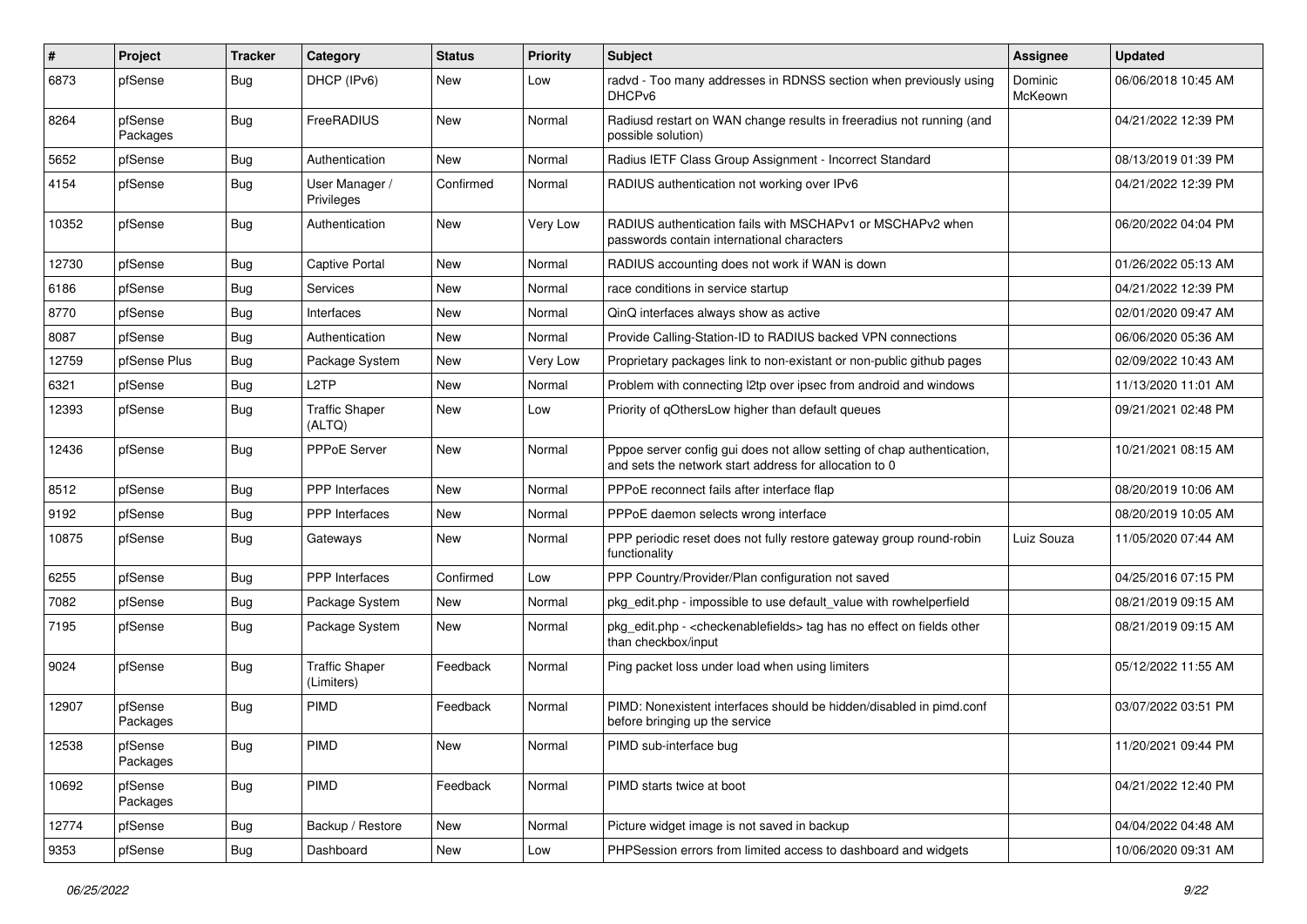| #     | Project             | <b>Tracker</b> | Category                | <b>Status</b> | <b>Priority</b> | Subject                                                                                         | <b>Assignee</b> | <b>Updated</b>      |
|-------|---------------------|----------------|-------------------------|---------------|-----------------|-------------------------------------------------------------------------------------------------|-----------------|---------------------|
| 13167 | pfSense             | Bug            | Dynamic DNS             | New           | Normal          | phpDynDNS: DigitalOcean ddns update fails (bad request, invalid<br>character '-' in request_id) |                 | 06/16/2022 09:30 PM |
| 11898 | pfSense<br>Packages | Bug            | apcupsd                 | <b>New</b>    | Normal          | PHP error from apcupsd dashboard widget                                                         |                 | 05/07/2021 09:12 AM |
| 11430 | pfSense             | <b>Bug</b>     | Interfaces              | <b>New</b>    | Normal          | PHP console spam after Assigning Interfaces                                                     |                 | 10/09/2021 10:37 AM |
| 12849 | pfSense             | Bug            | <b>Operating System</b> | New           | Normal          | pfsync kernel crash on reboot                                                                   | Mateusz Guzik   | 02/22/2022 02:02 PM |
| 8100  | pfSense             | Bug            | CARP                    | New           | Normal          | pfsync Initially Deletes States on Primary for Connections Established<br>through Secondary     | Luiz Souza      | 02/08/2022 12:59 PM |
| 7430  | pfSense             | <b>Bug</b>     | Interfaces              | <b>New</b>    | Normal          | pfsense-utils.inc - where is ipaddr configured() should account for<br>loopback interface       |                 | 08/13/2019 03:48 PM |
| 10279 | pfSense<br>Packages | <b>Bug</b>     | open-vm-tools           | <b>New</b>    | Normal          | pfSense's OpenVM Tools on ESXi 6.7 no longer provides guest vm<br>functionality                 |                 | 03/01/2020 06:07 PM |
| 7138  | pfSense             | <b>Bug</b>     | DHCP (IPv6)             | Assigned      | Normal          | Pfsense wide dhcpv6 client doesn't recognise ifid statement                                     |                 | 04/21/2022 12:39 PM |
| 8576  | pfSense             | Bug            | Rules / NAT             | Feedback      | Low             | pfSense stops passing traffic after some time when using Outbound<br>NAT pool w/ Sticky Address |                 | 10/28/2021 01:47 PM |
| 6430  | pfSense             | Bug            | <b>DNS Resolver</b>     | Confirmed     | Low             | pfsense should sanity-check hostnames when copying from<br>dhcpd.leases to /etc/hosts           |                 | 08/13/2019 01:23 PM |
| 12888 | pfSense             | <b>Bug</b>     | Rules / NAT             | New           | Normal          | pfSense sends un-NATed packets during OpenVPN startup                                           |                 | 03/01/2022 03:13 PM |
| 12828 | pfSense             | <b>Bug</b>     | Wireless                | <b>New</b>    | Normal          | pfSense keeps crashing (Fatal trap 12: page fault while in kernel mode)                         |                 | 02/21/2022 07:55 AM |
| 7352  | pfSense             | <b>Bug</b>     | Routing                 | New           | Normal          | pfSense IPv6 static route is dumped after a WAN flap                                            |                 | 01/20/2022 09:35 AM |
| 10693 | pfSense<br>Packages | Bug            | <b>BIND</b>             | <b>New</b>    | Normal          | pfSense Bind Zone Editor UI does not update zone serial number when<br>a change is made         |                 | 09/01/2021 12:51 AM |
| 10760 | pfSense<br>Packages | Bug            | <b>BIND</b>             | New           | High            | pfSense BIND 9.14.12 server terminates due to assertion failure                                 |                 | 07/11/2020 04:53 PM |
| 11525 | pfSense<br>Packages | Bug            | Suricata                | <b>New</b>    | Normal          | pfsense 2.5.0 release version for vlan issue to suricata                                        |                 | 11/11/2021 08:16 AM |
| 10671 | pfSense             | Bug            | <b>Operating System</b> | New           | Normal          | pfsense 2.4.5_1 does not boot on Gen2 2012R2 HyperV VM                                          |                 | 05/09/2021 06:39 AM |
| 6521  | pfSense<br>Packages | <b>Bug</b>     | squidquard              | New           | Normal          | pfsense 2.3.1 squidguard -> Groups ACL -> Target Rules List missing                             |                 | 06/25/2016 10:49 PM |
| 6471  | pfSense<br>Packages | <b>Bug</b>     | squidguard              | <b>New</b>    | Normal          | pfsense 2.3.1 squidguard -> common ACL -> Target Rules List<br>missing                          |                 | 06/08/2016 06:22 PM |
| 11040 | pfSense<br>Packages | <b>Bug</b>     | pfBlockerNG             | <b>New</b>    | Normal          | pfb filter core faults when clearing firewall log                                               |                 | 11/07/2020 01:44 PM |
| 10590 | pfSense<br>Packages | Bug            | pfBlockerNG             | <b>New</b>    | Normal          | pfBlockerNG: Invalid argument supplied for foreach()                                            |                 | 05/26/2020 08:22 AM |
| 10278 | pfSense<br>Packages | Bug            | pfBlockerNG             | New           | Normal          | pfBlockerNG: Formatting issue on DNSBL stats page                                               |                 | 02/24/2020 01:36 PM |
| 9724  | pfSense<br>Packages | Bug            | pfBlockerNG             | New           | High            | pfblockerng-firewall-filter-service-will-not-start                                              |                 | 09/05/2019 06:32 AM |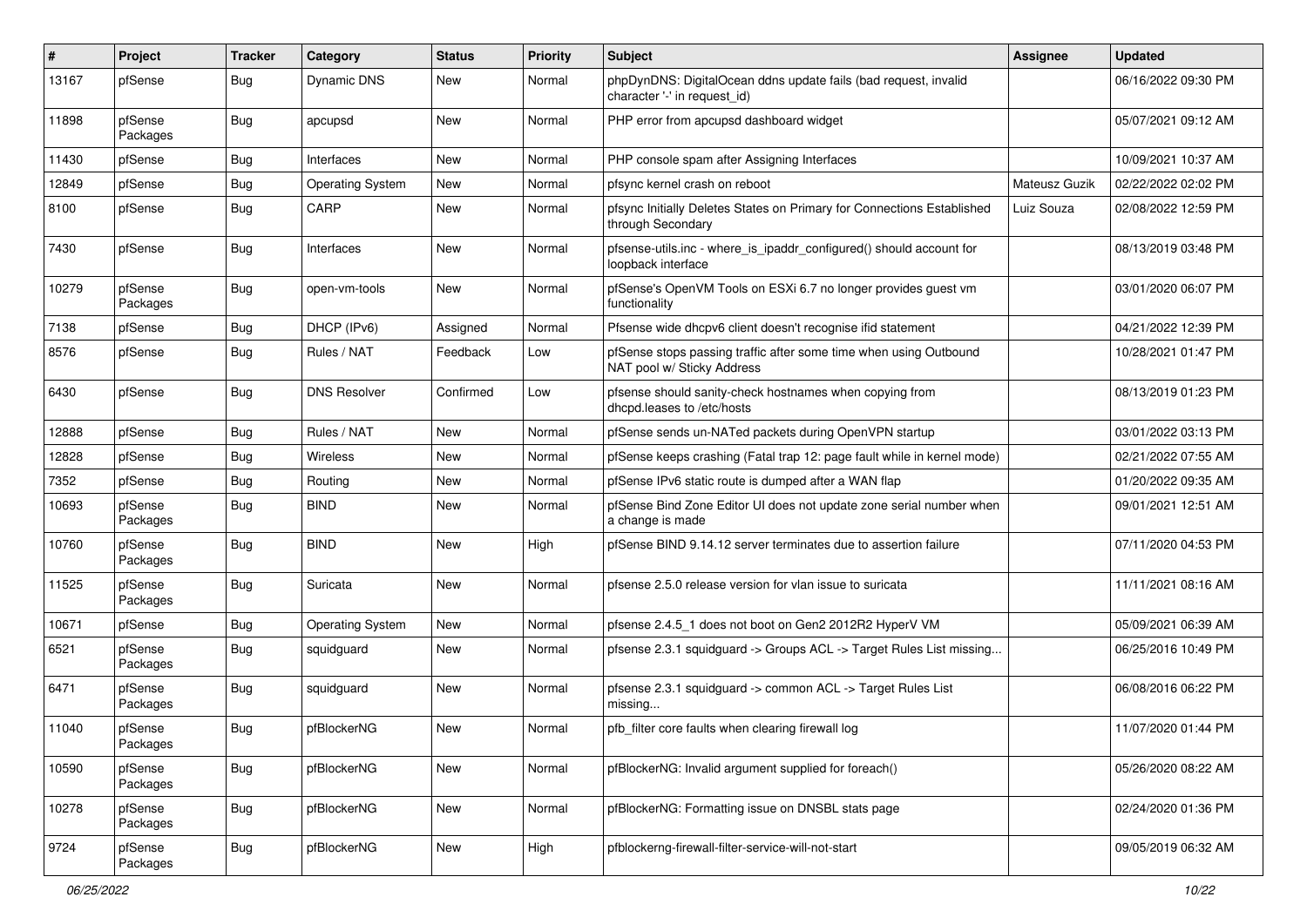| $\#$  | Project             | <b>Tracker</b> | Category                     | <b>Status</b> | <b>Priority</b> | <b>Subject</b>                                                                                                         | <b>Assignee</b>     | <b>Updated</b>      |
|-------|---------------------|----------------|------------------------------|---------------|-----------------|------------------------------------------------------------------------------------------------------------------------|---------------------|---------------------|
| 10253 | pfSense<br>Packages | Bug            | pfBlockerNG                  | New           | Normal          | pfblockerng-devel uses user interface for VIP causing issues with other<br>services                                    |                     | 02/11/2020 09:17 AM |
| 12916 | pfSense<br>Packages | <b>Bug</b>     | pfBlockerNG                  | <b>New</b>    | Normal          | pfBlockerNG-devel cron job does not trigger xmlrpc sync                                                                | Viktor Gurov        | 04/11/2022 12:55 PM |
| 10252 | pfSense<br>Packages | Bug            | pfBlockerNG                  | New           | High            | pfblockerng-devel                                                                                                      |                     | 02/11/2020 05:18 PM |
| 9662  | pfSense<br>Packages | Bug            | pfBlockerNG                  | New           | Normal          | PfblockerNG do not update after pfsense reboot and wait for next cron<br>task                                          |                     | 08/20/2019 09:00 AM |
| 12330 | pfSense<br>Packages | <b>Bug</b>     | pfBlockerNG                  | Feedback      | Normal          | pfBlockerNG devel creating invalid NAT rules on boot                                                                   |                     | 04/21/2022 12:40 PM |
| 10164 | pfSense<br>Packages | Bug            | pfBlockerNG                  | <b>New</b>    | Normal          | pfBlockerNG dashboard widget position is not maintained when<br>updating                                               |                     | 01/06/2020 10:06 AM |
| 11261 | pfSense<br>Packages | Bug            | pfBlockerNG                  | New           | Normal          | pfBlockerNG ASN numbers in IPv4 (/IPv6) Custom_List generate<br>error(s) "Invalid numeric literal at line 1, column 7" |                     | 01/28/2021 08:34 AM |
| 12706 | pfSense<br>Packages | Bug            | pfBlockerNG                  | Feedback      | Normal          | pfBlockerNG and unbound does not work after switching /var to RAM<br>disk                                              | <b>Viktor Gurov</b> | 03/24/2022 10:47 AM |
| 11398 | pfSense<br>Packages | <b>Bug</b>     | pfBlockerNG                  | New           | Normal          | pfBlocker upgrade hangs forever                                                                                        |                     | 04/21/2022 12:39 PM |
| 13154 | pfSense<br>Packages | Bug            | pfBlockerNG                  | Confirmed     | Normal          | pfBlocker causing excessive CPU load                                                                                   |                     | 06/14/2022 01:14 PM |
| 11184 | pfSense             | Bug            | FreeBSD                      | <b>New</b>    | Normal          | PF: State policy cannot be configurable                                                                                |                     | 02/09/2021 02:43 AM |
| 5075  | pfSense             | Bug            | Rules / NAT                  | Confirmed     | Normal          | pf errors that don't return a line number on first line don't file notice                                              |                     | 09/01/2015 06:42 PM |
| 3706  | pfSense             | Bug            | User Manager /<br>Privileges | New           | Normal          | Permission order affects default page on limited accounts, but can't<br>reorder                                        |                     | 02/06/2016 04:10 AM |
| 12122 | pfSense             | Bug            | Web Interface                | <b>New</b>    | Normal          | Perform greedy actions asychronously                                                                                   |                     | 07/10/2021 01:10 PM |
| 9485  | pfSense             | Bug            | User Manager /<br>Privileges | New           | Normal          | password match error on system usermanager causes Group<br>membership to be reset.                                     |                     | 04/26/2019 08:52 AM |
| 13209 | pfSense<br>Packages | Bug            | pfBlockerNG                  | <b>New</b>    | Low             | Parsing Filter log by pfBlockerNG creates IP Block log with<br>Source/Destination mixed up or wrong Direcion           | Viktor Gurov        | 05/25/2022 03:50 AM |
| 11770 | pfSense Plus        | Bug            | Hardware / Drivers           | <b>New</b>    | Normal          | Pantech UML295 USB Modem No Longer Functional                                                                          |                     | 04/01/2021 11:28 AM |
| 12740 | pfSense             | <b>Bug</b>     | FreeBSD                      | Incomplete    | Normal          | panic: esp input cb: Unexpected address family                                                                         |                     | 01/27/2022 01:19 PM |
| 11724 | pfSense             | <b>Bug</b>     | Package System               | <b>New</b>    | Normal          | Packages unexpectedly removed when changing update branches                                                            |                     | 03/29/2021 08:09 AM |
| 5469  | pfSense             | <b>Bug</b>     | Package System               | Confirmed     | Low             | package.dtd XSD schema is a piece of pathetic, useless, unmaintained<br>junk                                           |                     | 11/22/2015 06:26 AM |
| 7954  | pfSense<br>Packages | <b>Bug</b>     | Squid                        | Confirmed     | Normal          | Package upgrade/reinstall gets stuck on deinstall if the<br>package-provided service is not running                    |                     | 10/18/2017 12:04 PM |
| 10526 | pfSense<br>Packages | Bug            | pfBlockerNG                  | <b>New</b>    | Normal          | Package pfBlockerNG Crashes on Alert view                                                                              |                     | 05/04/2020 08:59 AM |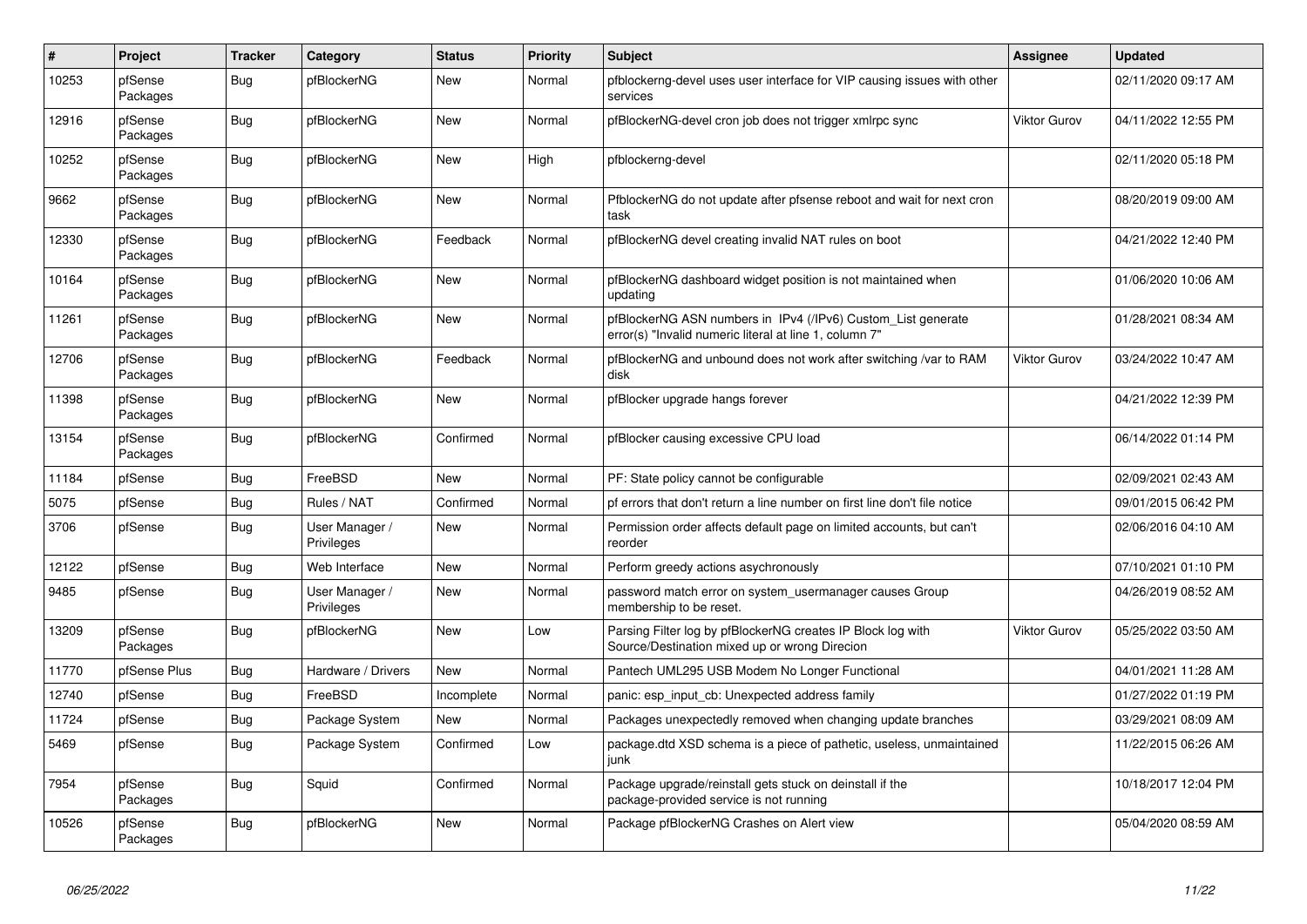| #     | Project             | <b>Tracker</b> | Category                 | <b>Status</b>                 | <b>Priority</b> | <b>Subject</b>                                                                                              | <b>Assignee</b>     | <b>Updated</b>      |
|-------|---------------------|----------------|--------------------------|-------------------------------|-----------------|-------------------------------------------------------------------------------------------------------------|---------------------|---------------------|
| 9755  | pfSense             | Bug            | Package System           | <b>New</b>                    | Very Low        | package description wrong link<br>https://www.freshports.org/security/openvpn-client-export                 |                     | 09/13/2019 07:22 AM |
| 13043 | pfSense<br>Packages | <b>Bug</b>     | WireGuard                | <b>New</b>                    | Normal          | OSPF over Wireguard interface doesn't populate neighbors after reboot                                       |                     | 04/11/2022 09:22 AM |
| 13089 | pfSense             | <b>Bug</b>     | OpenVPN                  | <b>New</b>                    | Normal          | OpenVPN: fix some netbios options were preserved even if teh Netbios<br>option was unchecked                | Jim Pingle          | 04/22/2022 11:06 AM |
| 13090 | pfSense             | Bug            | OpenVPN                  | <b>New</b>                    | Normal          | OpenVPN: do not use legacy deprecated netbios settings                                                      | Jim Pingle          | 04/22/2022 11:19 AM |
| 12927 | pfSense             | <b>Bug</b>     | OpenVPN                  | <b>New</b>                    | Normal          | OpenVPN with OCSP enabled allows connections with revoked<br>certificates                                   |                     | 03/24/2022 08:22 AM |
| 11778 | pfSense             | <b>Bug</b>     | <b>OpenVPN</b>           | <b>New</b>                    | Normal          | OpenVPN uses 100% CPU after experiencing packet loss                                                        |                     | 02/28/2022 07:38 AM |
| 13243 | pfSense             | Bug            | OpenVPN                  | <b>Pull Request</b><br>Review | Normal          | OpenVPN status for multi-user VPN shows info icon to display RADIUS<br>rules when there are none to display | Marcos<br>Mendoza   | 06/19/2022 05:53 PM |
| 6993  | pfSense             | <b>Bug</b>     | <b>OpenVPN</b>           | New                           | Normal          | OpenVPN status error during CARP state transition                                                           | James Webb          | 12/31/2021 05:44 PM |
| 11541 | pfSense             | <b>Bug</b>     | OpenVPN                  | <b>New</b>                    | Normal          | OpenVPN status does not work properly when set to TCP and<br>Concurrent Connections = 1                     |                     | 03/02/2021 02:27 PM |
| 13087 | pfSense             | <b>Bug</b>     | OpenVPN                  | <b>New</b>                    | Normal          | OpenVPN Server: hide WINS servers list when netbios option is<br>unchecked while WINS servers is checked    |                     | 04/22/2022 10:29 AM |
| 12563 | pfSense             | Bug            | OpenVPN                  | <b>New</b>                    | Normal          | OpenVPN server doesn't support Framed-IPv6-Address RADIUS<br>attribute                                      |                     | 12/03/2021 11:19 AM |
| 8380  | pfSense             | Bug            | OpenVPN                  | <b>New</b>                    | Normal          | OpenVPN RADIUS password length is not constant                                                              | Jim Pingle          | 07/17/2020 11:46 AM |
| 11715 | pfSense             | Bug            | OpenVPN                  | <b>New</b>                    | Normal          | OpenVPN MTU                                                                                                 |                     | 03/22/2021 01:35 AM |
| 9183  | pfSense             | Bug            | LAGG Interfaces          | New                           | Very Low        | OpenVPN Lagg Interface not working after restart or new start                                               |                     | 08/21/2019 11:17 AM |
| 13233 | pfSense Plus        | <b>Bug</b>     | OpenVPN                  | Feedback                      | Normal          | OpenVPN DCO connection fails with Auth Digest Algorithm set to<br><b>SHA512</b>                             |                     | 05/31/2022 03:39 PM |
| 13088 | pfSense             | Bug            | OpenVPN                  | <b>New</b>                    | Normal          | OpenVPN Client Overrides: properly hide/show form fields                                                    | Jim Pingle          | 06/08/2022 09:15 AM |
| 7286  | pfSense             | Bug            | OpenVPN                  | Incomplete                    | Normal          | OpenVPN client is unreliable when you have multiple tunnels                                                 |                     | 08/19/2019 03:28 PM |
| 8122  | pfSense             | <b>Bug</b>     | OpenVPN                  | <b>New</b>                    | Normal          | openvpn client is unable to use OTP (temporary) passwords                                                   |                     | 04/16/2018 09:28 AM |
| 12475 | pfSense<br>Packages | Bug            | OpenVPN Client<br>Export | Feedback                      | Normal          | OpenVPN Client Export does not show certificate without private key                                         | Jim Pingle          | 02/17/2022 08:24 AM |
| 9344  | pfSense             | Bug            | Translations             | <b>New</b>                    | Normal          | OpenVPN click NCP Algorithms will always go to DH Parameters<br>website(in Chinese-Taiwan)                  |                     | 10/21/2021 03:48 AM |
| 12950 | pfSense             | <b>Bug</b>     | Routing                  | <b>New</b>                    | Normal          | OpenVPN as default gateway does not get set at boot time                                                    |                     | 04/09/2022 05:46 PM |
| 12544 | pfSense             | <b>Bug</b>     | <b>Operating System</b>  | <b>New</b>                    | Normal          | OpenSSH vulnerabilities                                                                                     |                     | 06/25/2022 05:47 PM |
| 13247 | pfSense<br>Packages | <b>Bug</b>     | open-vm-tools            | <b>New</b>                    | Low             | Open-VM-Tools service actions do not work                                                                   |                     | 06/05/2022 07:09 PM |
| 12506 | pfSense<br>Packages | Bug            | Suricata                 | Feedback                      | Normal          | Only selected instance is restarted on suppress list change                                                 | <b>Viktor Gurov</b> | 12/01/2021 04:43 AM |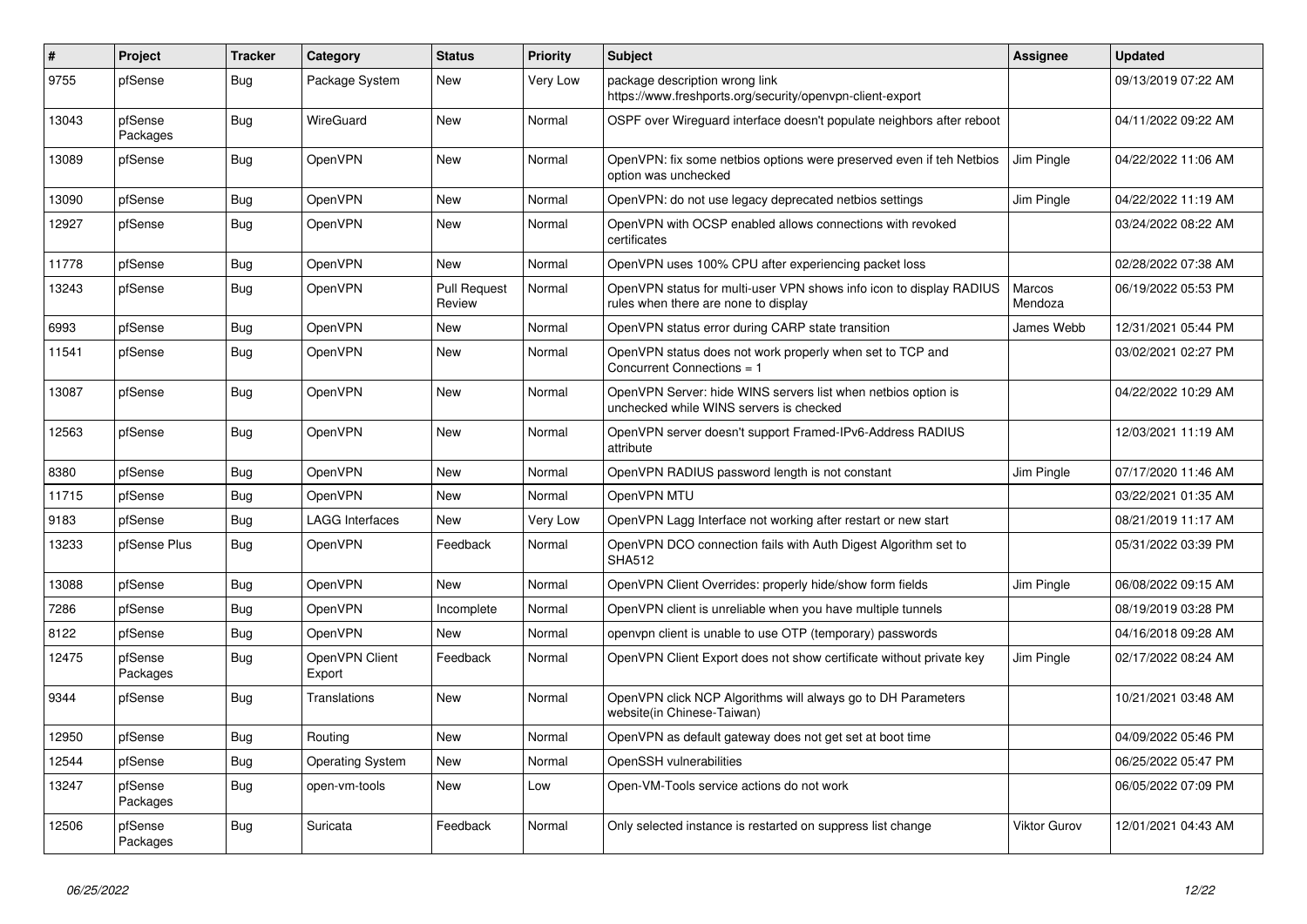| #     | Project             | <b>Tracker</b>   | Category                     | <b>Status</b> | <b>Priority</b> | Subject                                                                                                                                                                                         | <b>Assignee</b> | <b>Updated</b>      |
|-------|---------------------|------------------|------------------------------|---------------|-----------------|-------------------------------------------------------------------------------------------------------------------------------------------------------------------------------------------------|-----------------|---------------------|
| 9537  | pfSense<br>Packages | Bug              | <b>Status Traffic Totals</b> | New           | Normal          | One month offset in displayed data between time changes                                                                                                                                         | Jared Dillard   | 05/01/2020 08:27 AM |
| 11641 | pfSense             | Bug              | Interfaces                   | <b>New</b>    | Normal          | On xn based interfaces without the VLANMTU flag the first VLAN tag<br>defined does not follow the parent interface MTU settings. All<br>subsequent VLAN tags follow the parent interface's MTU. |                 | 03/09/2021 06:42 PM |
| 5355  | pfSense             | <b>Bug</b>       | <b>IPsec</b>                 | <b>New</b>    | High            | on Dynamic WAN IP (DHCP Client) it takes 10 minutes before Phase1<br>reconnects                                                                                                                 |                 | 07/08/2016 10:29 PM |
| 4604  | pfSense             | <b>Bug</b>       | <b>NTPD</b>                  | <b>New</b>    | Normal          | NTP time server entries may or may not work, depending upon<br>interfaces selected when configuring NTP service                                                                                 |                 | 12/11/2021 07:59 PM |
| 10370 | pfSense<br>Packages | Bug              | ntop                         | New           | Normal          | ntopng Timeseries not send to InfluxDB                                                                                                                                                          |                 | 03/30/2020 09:42 AM |
| 12444 | pfSense<br>Packages | Bug              | ntop                         | <b>New</b>    | Normal          | ntopng throws errors when viewing single host                                                                                                                                                   |                 | 10/11/2021 12:39 PM |
| 9143  | pfSense<br>Packages | Bug              | ntop                         | New           | Normal          | ntopng not displaying values in historical correctly                                                                                                                                            |                 | 11/22/2018 07:24 AM |
| 10783 | pfSense<br>Packages | Bug              | ntop                         | <b>New</b>    | Normal          | NtopNG is very unstable on arm64                                                                                                                                                                |                 | 07/22/2020 09:07 AM |
| 11274 | pfSense<br>Packages | Bug              | ntop                         | Feedback      | Normal          | ntopng https web server does not present full certificate chain                                                                                                                                 | Viktor Gurov    | 01/28/2021 09:51 AM |
| 11530 | pfSense<br>Packages | <b>Bug</b>       | ntop                         | Feedback      | Low             | ntopng 4.2 needs to be updated to 4.3, Bug when accessing a host for<br>details                                                                                                                 |                 | 03/05/2022 08:35 PM |
| 11182 | pfSense<br>Packages | Bug              | <b>NRPE</b>                  | <b>New</b>    | Normal          | NRPE in HA syncs the bind IP                                                                                                                                                                    |                 | 12/01/2021 02:15 AM |
| 10690 | pfSense             | Bug              | Installer                    | <b>New</b>    | Low             | Not possible to make UFS install on ZFS formatted drive                                                                                                                                         |                 | 04/21/2022 12:39 PM |
| 3889  | pfSense             | <b>Bug</b>       | <b>XML Parser</b>            | Confirmed     | Low             | Non relevant changes in config.xml                                                                                                                                                              |                 | 08/13/2019 12:23 PM |
| 11515 | pfSense<br>Packages | <b>Bug</b>       | node exporter                | Feedback      | Normal          | node_exporter 0.18.1_1 - Unable to interact or start the service from<br>web ui                                                                                                                 | Viktor Gurov    | 07/14/2021 12:37 PM |
| 11592 | pfSense<br>Packages | Bug              | node_exporter                | <b>New</b>    | Normal          | Node exporter can not read system statistics                                                                                                                                                    |                 | 10/15/2021 09:37 PM |
| 1890  | pfSense             | <b>Bug</b>       | Translations                 | New           | Normal          | No gettext support in console scripts                                                                                                                                                           |                 | 08/13/2019 12:24 PM |
| 6823  | pfSense             | <b>Bug</b>       | Interfaces                   | New           | Normal          | No connectivity after changing link state to UP                                                                                                                                                 |                 | 04/21/2022 12:39 PM |
| 3358  | pfSense             | <b>Bug</b>       | Package System               | New           | Normal          | new version of <include_file> is not required during reinstall_all</include_file>                                                                                                               |                 | 12/26/2014 12:13 PM |
| 7387  | pfSense             | <sub>I</sub> Bug | Dashboard                    | New           | Low             | New Traffic Graph in dashboard resets inverted view to normal view                                                                                                                              | Jared Dillard   | 12/11/2021 08:14 PM |
| 12853 | pfSense             | Bug              | <b>NAT Reflection</b>        | Feedback      | High            | Network Address Translation - Pure NAT pfsense freeze after reboot                                                                                                                              |                 | 02/22/2022 08:40 AM |
| 12073 | pfSense<br>Packages | <b>Bug</b>       | NET-SNMP                     | Feedback      | Normal          | netsnmptrapd.conf syntax is wrong                                                                                                                                                               |                 | 04/21/2022 12:40 PM |
| 11657 | pfSense             | <b>Bug</b>       | Interfaces                   | New           | Normal          | netmap_ring_reinit error                                                                                                                                                                        |                 | 03/18/2021 10:32 PM |
| 8804  | pfSense             | <b>Bug</b>       | PPP Interfaces               | New           | Normal          | Netgate SG-1000 PPPoE Keepalives not prioritized, internet drops                                                                                                                                |                 | 08/20/2019 10:06 AM |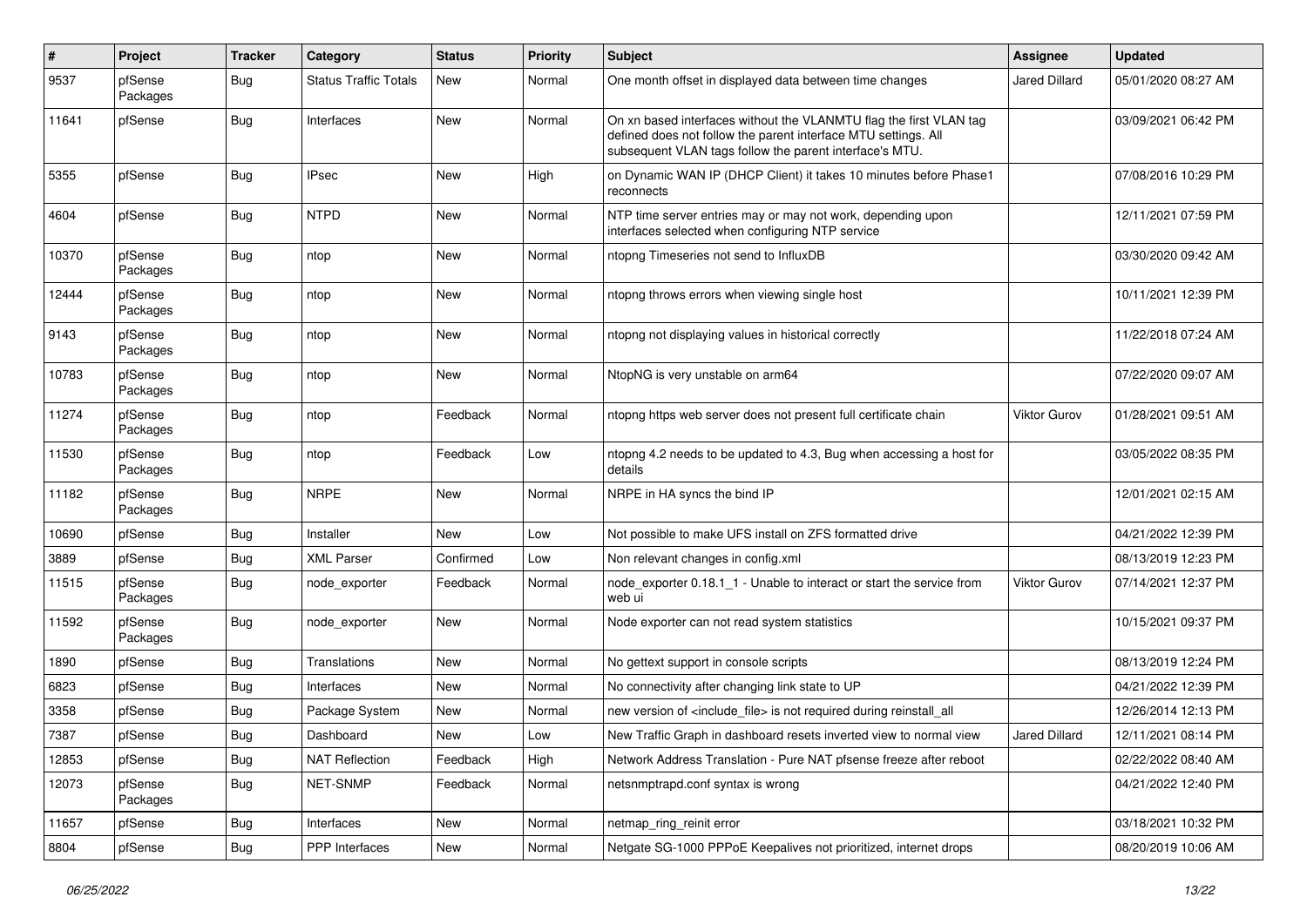| #     | Project             | <b>Tracker</b> | Category                                        | <b>Status</b> | <b>Priority</b> | Subject                                                                                                 | <b>Assignee</b> | <b>Updated</b>      |
|-------|---------------------|----------------|-------------------------------------------------|---------------|-----------------|---------------------------------------------------------------------------------------------------------|-----------------|---------------------|
| 11970 | pfSense<br>Packages | Bug            | Coreboot                                        | New           | Normal          | Netgate Firmware Upgrade Doesn't Work on XG-2758                                                        |                 | 04/21/2022 12:39 PM |
| 11610 | pfSense<br>Packages | Bug            | NET-SNMP                                        | <b>New</b>    | Normal          | NET-SNMP is not setting the correct permissions on AgentX                                               |                 | 06/28/2021 07:54 AM |
| 10990 | pfSense<br>Packages | Bug            | <b>NET-SNMP</b>                                 | Feedback      | Normal          | net-snmp IPv6 listen address needs to be wrapped in square brackets                                     |                 | 03/19/2021 05:09 AM |
| 7848  | pfSense             | Bug            | Diagnostics                                     | <b>New</b>    | Low             | NDP Table Sort by Expiration Error                                                                      |                 | 08/26/2019 02:56 PM |
| 9179  | pfSense             | Bug            | <b>NAT Reflection</b>                           | New           | Normal          | NAT reflection fix implemented for #8604 is causing WebUI and<br>XMLRPC to fail on slave                |                 | 03/27/2020 08:01 PM |
| 2042  | pfSense             | <b>Bug</b>     | <b>NAT Reflection</b>                           | Confirmed     | Low             | NAT reflection doesn't apply to self-initiated traffic                                                  |                 | 01/21/2021 10:38 PM |
| 8233  | pfSense             | Bug            | <b>NAT Reflection</b>                           | New           | Very Low        | NAT reflection back to originating host broken when using FQDN-based<br>IP aliases                      |                 | 08/21/2019 10:53 AM |
| 9504  | pfSense             | <b>Bug</b>     | <b>Dynamic DNS</b>                              | <b>New</b>    | Normal          | Multiple Dynamic DNS update notifications for the same interface, not<br>differentiated by the hostname |                 | 05/07/2019 07:46 AM |
| 12823 | pfSense             | Bug            | DHCP (IPv6)                                     | New           | Normal          | Multiple DHCP6 WAN connections PPPoE interface 'defached' status                                        |                 | 02/18/2022 05:39 AM |
| 8113  | pfSense             | <b>Bug</b>     | Interfaces                                      | New           | Normal          | MTU setting on bridge, openvpn clients ignored                                                          |                 | 12/31/2021 05:55 PM |
| 9698  | pfSense             | <b>Bug</b>     | <b>RRD Graphs</b>                               | New           | Normal          | Monitoring graphs do not retain state after auto-refresh                                                |                 | 08/26/2019 02:09 AM |
| 11539 | pfSense             | Bug            | IPsec                                           | Feedback      | Normal          | Mobile IPsec "split_include" value of 0.0.0.0/0 causes some clients to<br>fail                          | Jim Pingle      | 05/23/2022 12:33 AM |
| 11731 | pfSense             | Bug            | Hardware / Drivers                              | <b>New</b>    | Normal          | Missing support for Realtek USB NICs                                                                    |                 | 03/30/2021 04:32 AM |
| 13202 | pfSense<br>Packages | Bug            | pfBlockerNG                                     | <b>New</b>    | Normal          | Missing Protocols on IP Feed Groups Advanced Inbound/Outbound<br>Firewall Rule settings                 |                 | 05/23/2022 08:58 AM |
| 8846  | pfSense             | Bug            | Gateways                                        | New           | Low             | Misleading gateway error message adding/editing static routes using a<br>disabled interface             |                 | 08/21/2019 11:29 AM |
| 6926  | pfSense             | <b>Bug</b>     | UPnP/NAT-PMP                                    | <b>New</b>    | Normal          | Miniupnp advertising expired IPv6 address                                                               |                 | 01/15/2022 08:29 PM |
| 7238  | pfSense             | Bug            | Web Interface                                   | New           | Normal          | Menu layout broken when using "Hostname in Menu" with long<br>hostnames                                 |                 | 02/21/2017 07:01 AM |
| 6055  | pfSense             | <b>Bug</b>     | Package System                                  | Confirmed     | Low             | Menu items may remain from packages no longer installed                                                 |                 | 06/18/2021 08:46 PM |
| 12095 | pfSense             | <b>Bug</b>     | Authentication                                  | New           | Normal          | Memory leak in pcscd                                                                                    |                 | 06/01/2022 01:01 PM |
| 9094  | pfSense             | <b>Bug</b>     | Hardware / Drivers                              | Assigned      | Normal          | MBT console settings are not forced to video console                                                    |                 | 11/07/2018 10:23 AM |
| 12938 | pfSense             | <b>Bug</b>     | <b>IPv6 Router</b><br>Advertisements<br>(RADVD) | New           | Normal          | MaxRtrAdvInterval would allow stale DNS servers to be deleted faster                                    |                 | 03/12/2022 09:37 AM |
| 12033 | pfSense<br>Packages | <b>Bug</b>     | pfBlockerNG                                     | New           | Normal          | maxmindb and sqlite3 modules not found                                                                  |                 | 10/01/2021 04:42 AM |
| 13076 | pfSense             | Bug            | Gateway Monitoring                              | New           | Normal          | Marking a gateway as down does not affect IPsec entries using<br>gateway groups                         |                 | 06/03/2022 10:32 AM |
| 13003 | pfSense             | <b>Bug</b>     | Hardware / Drivers                              | New           | Normal          | Malicious Driver Detection event on ixl driver                                                          |                 | 06/25/2022 05:00 PM |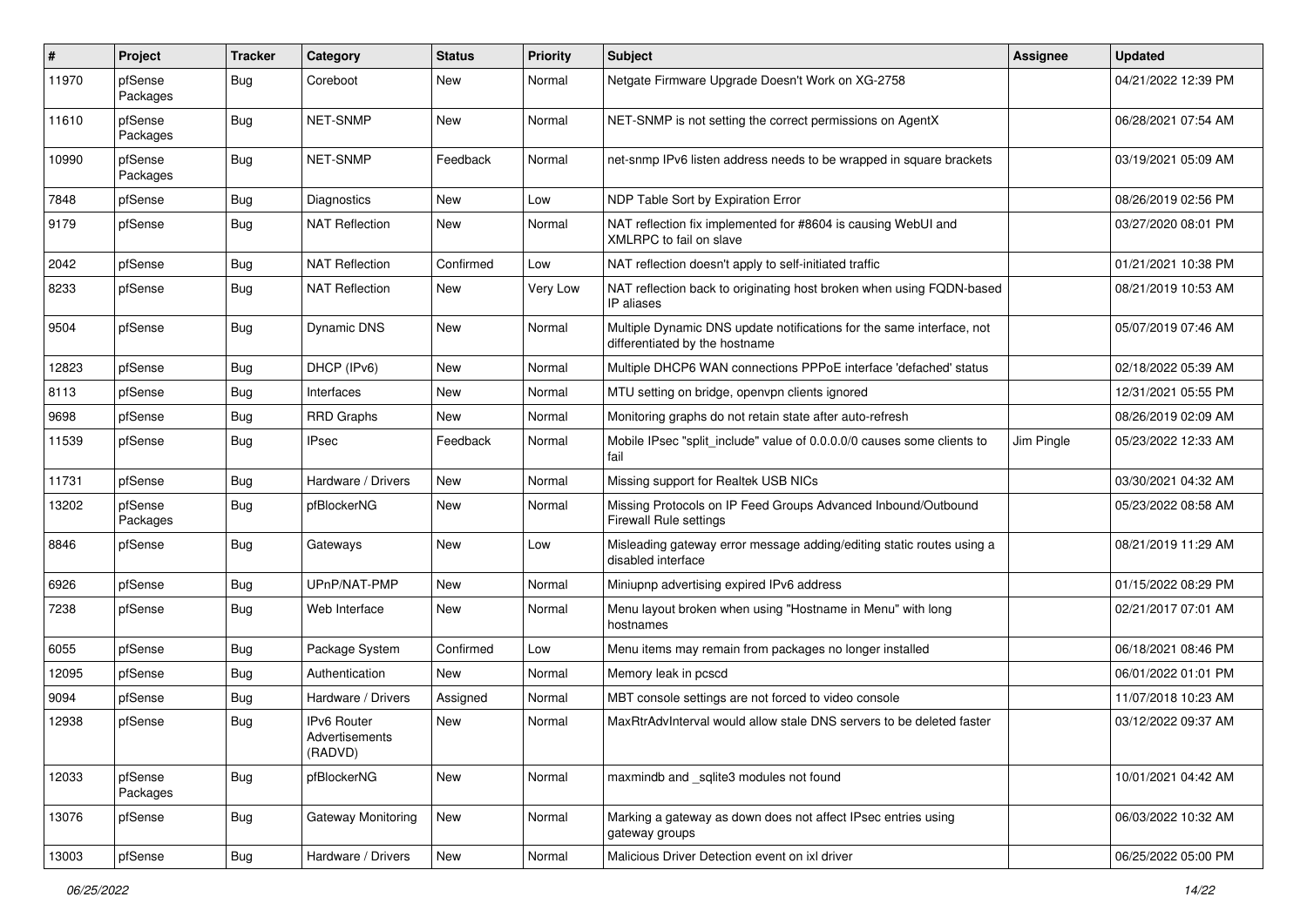| #     | Project             | <b>Tracker</b> | Category                            | <b>Status</b>                 | <b>Priority</b> | Subject                                                                                              | <b>Assignee</b>       | <b>Updated</b>      |
|-------|---------------------|----------------|-------------------------------------|-------------------------------|-----------------|------------------------------------------------------------------------------------------------------|-----------------------|---------------------|
| 8502  | pfSense             | <b>Bug</b>     | Web Interface                       | Confirmed                     | Low             | main (top) menu items do not drop down in some cases                                                 |                       | 07/06/2020 02:39 PM |
| 8315  | pfSense<br>Packages | Bug            | Mail report                         | Feedback                      | Normal          | Mail Report mail_report_send() behavior different than<br>notify via smtp()                          | Jim Pingle            | 09/24/2019 10:12 AM |
| 13053 | pfSense<br>Packages | Bug            | <b>ACME</b>                         | <b>New</b>                    | Normal          | LoopiaAPI error handling                                                                             |                       | 05/05/2022 10:58 AM |
| 12715 | pfSense             | <b>Bug</b>     | Authentication                      | <b>New</b>                    | Normal          | Long system startup time when LDAP is configured and unavailable<br>during startup.                  | Christian<br>McDonald | 01/24/2022 05:50 AM |
| 12734 | pfSense             | <b>Bug</b>     | Web Interface                       | Incomplete                    | Low             | Long hostname breaks DHCP leases layout                                                              |                       | 01/31/2022 01:03 PM |
| 6481  | pfSense             | Bug            | <b>IPsec</b>                        | New                           | Normal          | loading EAP_RADIUS method failed                                                                     |                       | 03/24/2020 04:25 PM |
| 11412 | pfSense             | Bug            | Interfaces                          | New                           | Normal          | LLDPD Package Doesn't Work with Switchports                                                          |                       | 02/12/2021 08:12 PM |
| 10502 | pfSense<br>Packages | Bug            | lldpd                               | In Progress                   | Normal          | LLDP spamming errors on Netgate XG-7100                                                              |                       | 04/21/2022 12:39 PM |
| 12760 | pfSense<br>Packages | Bug            | WireGuard                           | <b>New</b>                    | Normal          | Link-local addresses disallowed on Wireguard interfaces                                              | Christian<br>McDonald | 02/07/2022 03:50 AM |
| 3824  | pfSense             | Bug            | <b>Traffic Shaper</b><br>(Limiters) | Confirmed                     | Normal          | Limiters on bridge break traffic outside locally-configured IP subnets                               | Luiz Souza            | 11/03/2016 07:16 PM |
| 1848  | pfSense             | Bug            | <b>Traffic Shaper</b><br>(Limiters) | Confirmed                     | Normal          | Limiters after policy routing has taken place do not behave correctly                                |                       | 10/25/2014 09:18 PM |
| 7389  | pfSense             | <b>Bug</b>     | <b>Traffic Shaper</b><br>(Limiters) | In Progress                   | Normal          | Limiter does not work with transparent proxy                                                         | Luiz Souza            | 02/01/2021 03:31 PM |
| 8072  | pfSense             | Bug            | <b>Traffic Shaper</b><br>(Limiters) | <b>New</b>                    | Normal          | Limiter / Queue mask issues?                                                                         | Ivor Kreso            | 11/08/2017 07:56 PM |
| 12084 | pfSense<br>Packages | Bug            | <b>FRR</b>                          | <b>New</b>                    | Normal          | libfrr.so.0 error on SG-1100                                                                         |                       | 06/26/2021 08:22 AM |
| 12283 | pfSense             | <b>Bug</b>     | Authentication                      | <b>New</b>                    | Normal          | LDAP/RADIUS authentication servers configuration does not allow<br>source IP address to be specified |                       | 08/20/2021 01:15 AM |
| 12726 | pfSense             | <b>Bug</b>     | Authentication                      | <b>New</b>                    | Normal          | LDAP select container button auto populate                                                           |                       | 01/25/2022 01:48 PM |
| 13093 | pfSense             | <b>Bug</b>     | Authentication                      | In Progress                   | Normal          | LDAP authentication fails with extended query and RFC2307 group<br>lookups enabled                   | Chris Linstruth       | 05/31/2022 07:20 AM |
| 11509 | pfSense<br>Packages | <b>Bug</b>     | <b>LCDProc</b>                      | New                           | Low             | LCD package - not starting at boot - stop and start in Status Window not<br>possible                 |                       | 02/23/2021 10:55 AM |
| 10892 | pfSense             | Bug            | Rules / NAT                         | <b>New</b>                    | Low             | Large number of VLAN/LANs make floating rules are to read                                            | <b>Jared Dillard</b>  | 02/01/2021 03:29 PM |
| 10271 | pfSense             | Bug            | Web Interface                       | New                           | Normal          | Large number of VLAN/LANs make "Interfaces" menu hard to access                                      |                       | 02/20/2020 04:46 AM |
| 3962  | pfSense<br>Packages | <b>Bug</b>     | ladvd                               | Confirmed                     | Normal          | LADVD interface handling issues with lagg and bridge                                                 |                       | 12/05/2016 01:59 PM |
| 11877 | pfSense             | <b>Bug</b>     | Web Interface                       | <b>Pull Request</b><br>Review | Very Low        | Labels and description dissapear in firewall_schedule_edit.php                                       | Viktor Gurov          | 05/17/2022 02:22 PM |
| 11761 | pfSense             | <b>Bug</b>     | L <sub>2</sub> TP                   | New                           | Normal          | L2TP/IPsec VPN : PPP LCP negotiation occurs before user<br>authentication                            |                       | 03/31/2021 04:52 AM |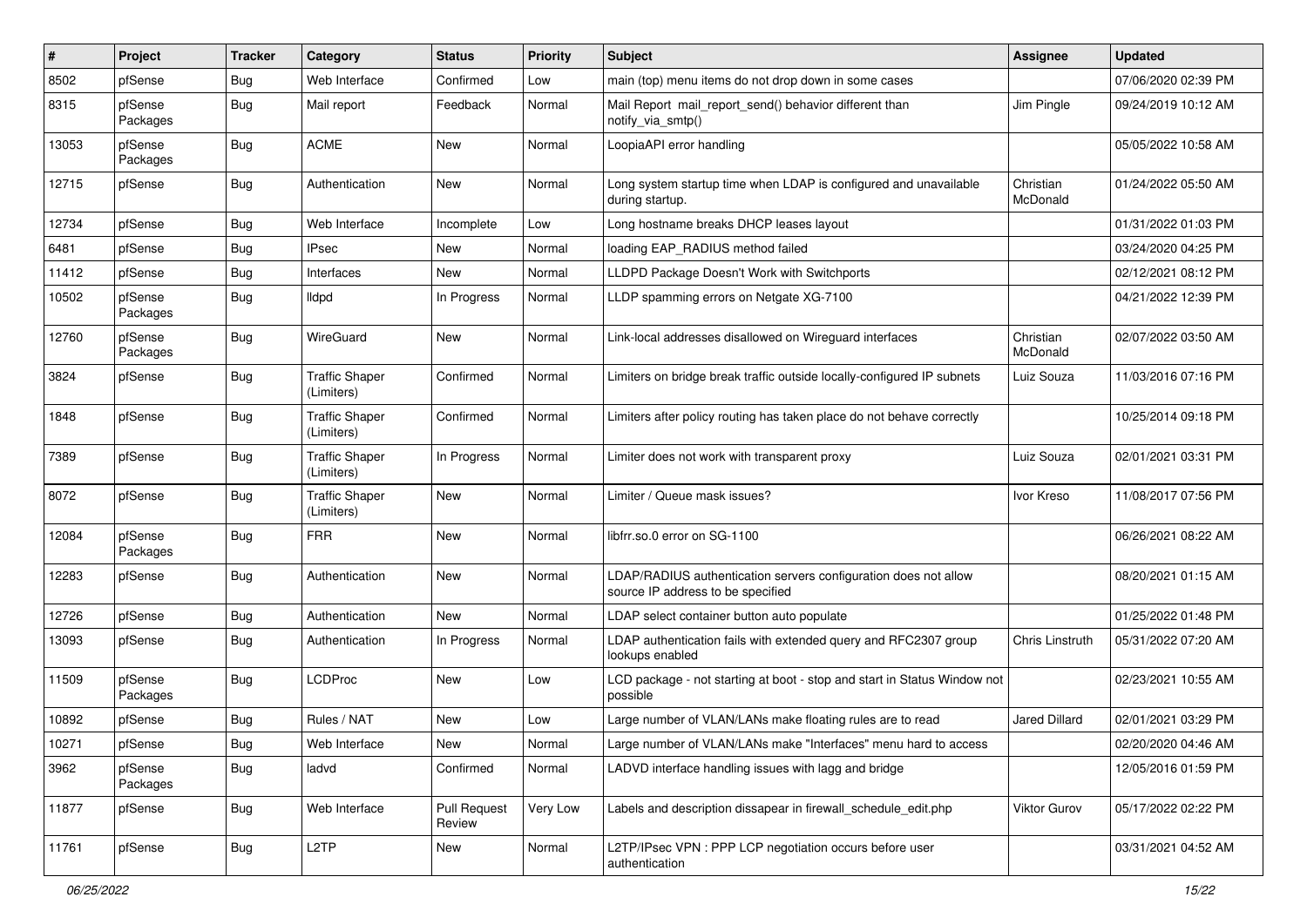| $\vert$ # | Project             | <b>Tracker</b> | Category                                        | <b>Status</b> | <b>Priority</b> | Subject                                                                                                                                                                       | <b>Assignee</b>       | <b>Updated</b>      |
|-----------|---------------------|----------------|-------------------------------------------------|---------------|-----------------|-------------------------------------------------------------------------------------------------------------------------------------------------------------------------------|-----------------------|---------------------|
| 1667      | pfSense             | <b>Bug</b>     | L <sub>2</sub> TP                               | <b>New</b>    | Normal          | L2TP server does not respond properly from a CARP VIP                                                                                                                         |                       | 12/11/2021 07:43 PM |
| 11556     | pfSense             | <b>Bug</b>     | Rules / NAT                                     | <b>New</b>    | Normal          | Kill all states associated with a NAT address                                                                                                                                 |                       | 03/19/2021 10:29 AM |
| 10544     | pfSense             | <b>Bug</b>     | User Manager /<br>Privileges                    | <b>New</b>    | Normal          | It's not possible to add a user to group operator using the gui                                                                                                               |                       | 04/21/2022 12:39 PM |
| 8401      | pfSense             | Bug            | Installer                                       | New           | Normal          | Issues related to keys representing alphabetic characters specific to<br>Scandinavian languages and to some other keys.                                                       |                       | 03/30/2018 11:06 AM |
| 11848     | pfSense<br>Packages | <b>Bug</b>     | Squid                                           | <b>New</b>    | Normal          | Issue with squid cache download speed                                                                                                                                         |                       | 04/23/2021 09:30 PM |
| 7040      | pfSense             | <b>Bug</b>     | Interfaces                                      | <b>New</b>    | Normal          | Issue when disabling an interface                                                                                                                                             |                       | 12/26/2016 02:56 AM |
| 7788      | pfSense             | <b>Bug</b>     | Dashboard                                       | <b>New</b>    | Low             | Irregular updating of widgets like cpu/uptime on system widget.                                                                                                               |                       | 08/21/2019 09:03 AM |
| 9136      | pfSense             | <b>Bug</b>     | DHCP (IPv6)                                     | New           | High            | IPv6 Tracking Interfaces Lose IPv6 Address in Certain Cases                                                                                                                   |                       | 04/21/2022 12:39 PM |
| 8158      | pfSense             | Bug            | Interfaces                                      | New           | High            | IPv6 Track Interface issue with more than one WAN-Gateway and a<br>number of internal interfaces at least track interface from one interface<br>does not work on regular base |                       | 12/03/2017 09:00 AM |
| 11693     | pfSense<br>Packages | Bug            | <b>FRR</b>                                      | Feedback      | Normal          | IPv6 static routing fails                                                                                                                                                     | <b>Viktor Gurov</b>   | 04/26/2022 08:50 AM |
| 6541      | pfSense             | <b>Bug</b>     | <b>IPv6 Router</b><br>Advertisements<br>(RADVD) | <b>New</b>    | Normal          | IPv6 RAs always include on-link prefix; clients may not use DHCPv6<br>managed addresses                                                                                       |                       | 08/13/2019 03:23 PM |
| 9295      | pfSense             | <b>Bug</b>     | PPPoE Server                                    | <b>New</b>    | Very High       | IPv6 PD does not work with PPPOE (Server & Client)                                                                                                                            |                       | 05/15/2022 10:53 AM |
| 3326      | pfSense             | Bug            | <b>PPP</b> Interfaces                           | <b>New</b>    | Normal          | IPv6 only PPPoE connection                                                                                                                                                    |                       | 11/18/2013 09:37 AM |
| 6011      | pfSense             | <b>Bug</b>     | Web Interface                                   | Confirmed     | Low             | IPv6 link local fails HTTP REFERER check                                                                                                                                      |                       | 09/04/2016 09:57 AM |
| 12421     | pfSense             | Bug            | Rules / NAT                                     | <b>New</b>    | Normal          | IPV6 limiter bug                                                                                                                                                              |                       | 10/02/2021 08:44 AM |
| 9837      | pfSense             | <b>Bug</b>     | Interfaces                                      | <b>New</b>    | Very Low        | ipv6 is not completely disabled on the interfaces                                                                                                                             |                       | 10/24/2019 01:16 AM |
| 7303      | pfSense             | <b>Bug</b>     | <b>IPv6 Router</b><br>Advertisements<br>(RADVD) | <b>New</b>    | Normal          | ipv6 connectivity lost on pfSense reboot                                                                                                                                      |                       | 08/20/2019 12:23 PM |
| 9650      | pfSense             | Bug            | Gateways                                        | <b>New</b>    | Normal          | IPv6 connection drops (ir-)regular on Kabelvodafone (German cable<br>ISP)                                                                                                     |                       | 07/27/2019 07:14 AM |
| 6289      | pfSense             | <b>Bug</b>     | Interfaces                                      | <b>New</b>    | Normal          | IPv6 address not given to track6 interfaces on create                                                                                                                         |                       | 12/30/2021 04:17 AM |
| 12822     | pfSense<br>Packages | <b>Bug</b>     | pfBlockerNG                                     | <b>New</b>    | Normal          | IPv4 Source ASN format not working                                                                                                                                            |                       | 02/18/2022 10:47 AM |
| 8686      | pfSense             | <b>Bug</b>     | <b>IPsec</b>                                    | New           | Normal          | IPsec VTI: Assigned interface firewall rules are never parsed                                                                                                                 |                       | 02/10/2021 12:15 PM |
| 6668      | pfSense             | <b>Bug</b>     | <b>IPsec</b>                                    | Feedback      | Normal          | IPSec tunnel + L2TP/IPSec VPN - wrong PSK chosen by pfSense                                                                                                                   |                       | 09/21/2019 02:07 AM |
| 7420      | pfSense             | <b>Bug</b>     | <b>IPsec</b>                                    | New           | Normal          | ipsec status freezing                                                                                                                                                         |                       | 02/13/2020 09:09 AM |
| 9349      | pfSense             | Bug            | <b>IPsec</b>                                    | Confirmed     | Normal          | IPSec service start/stop/restart fails after settings change                                                                                                                  | Markus<br>Stockhausen | 10/30/2020 01:33 PM |
| 8013      | pfSense             | <b>Bug</b>     | <b>IPsec</b>                                    | New           | Normal          | IPsec MSS clamping value shared for IPv4 and IPv6                                                                                                                             | Luiz Souza            | 10/28/2021 01:37 PM |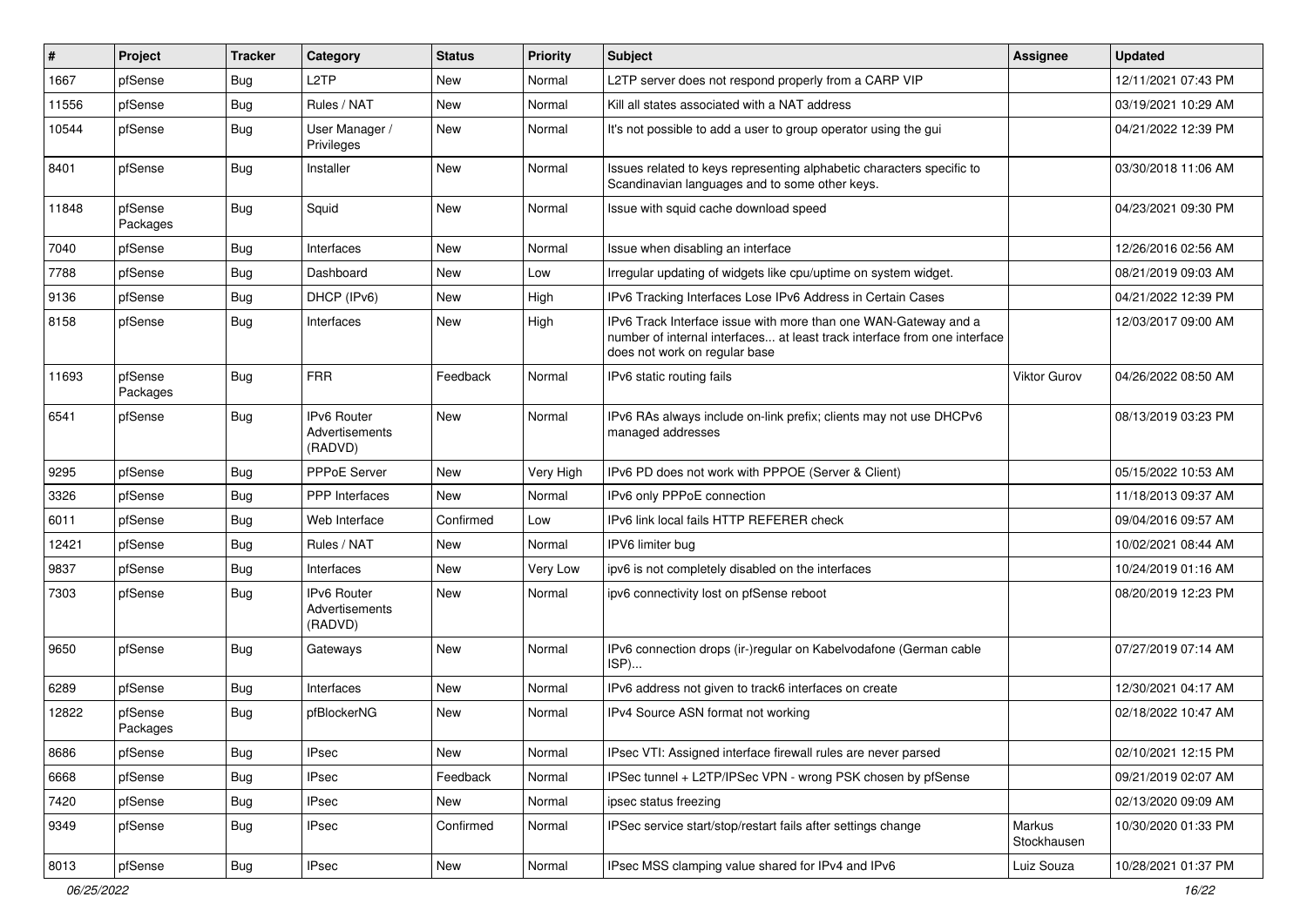| ∦     | Project             | <b>Tracker</b> | Category                        | <b>Status</b> | <b>Priority</b> | <b>Subject</b>                                                                                        | <b>Assignee</b>        | <b>Updated</b>      |
|-------|---------------------|----------------|---------------------------------|---------------|-----------------|-------------------------------------------------------------------------------------------------------|------------------------|---------------------|
| 12762 | pfSense             | <b>Bug</b>     | IPsec                           | New           | Normal          | IPsec keep alive check ignores Child SA Start Action                                                  | Viktor Gurov           | 02/07/2022 11:21 AM |
| 6167  | pfSense             | <b>Bug</b>     | IPsec                           | Confirmed     | Normal          | IPsec IPComp not working                                                                              | George<br>Neville-Neil | 09/22/2020 06:07 PM |
| 12335 | pfSense             | <b>Bug</b>     | <b>IPsec</b>                    | <b>New</b>    | Normal          | IPsec DNS inefficiency                                                                                | Jim Pingle             | 04/26/2022 07:50 AM |
| 6370  | pfSense             | <b>Bug</b>     | <b>IPsec</b>                    | Confirmed     | Normal          | IPSEC bound to WAN gateway group and Dynamic DNS doesn't to fail<br>back tunnel to WAN on DDNS update |                        | 08/31/2021 07:38 AM |
| 8964  | pfSense             | <b>Bug</b>     | IPsec                           | <b>New</b>    | High            | IPsec async cryptography advanced setting - TCP traffic not passing<br>through                        | Luiz Souza             | 12/08/2020 12:09 PM |
| 13000 | pfSense             | <b>Bug</b>     | <b>IPsec</b>                    | <b>New</b>    | Low             | IPsec AES-GCM encryption algorithm "Key Length" field should be<br>labeled "ICV Length"               |                        | 03/30/2022 07:40 AM |
| 8815  | pfSense             | <b>Bug</b>     | Interfaces                      | <b>New</b>    | Normal          | IP addresses are removed from interfaces when link is lost and either<br>IPv4 or IPv6 is dynamic      | Luiz Souza             | 07/21/2021 07:49 AM |
| 4474  | pfSense             | <b>Bug</b>     | Package System                  | Confirmed     | Normal          | IP address change triggers reload of all packages                                                     |                        | 02/13/2017 07:21 AM |
| 11343 | pfSense<br>Packages | <b>Bug</b>     | <b>BIND</b>                     | Feedback      | Low             | Invalid link to pfSense-pkg-bind changelog                                                            | <b>Viktor Gurov</b>    | 04/05/2022 08:12 AM |
| 7857  | pfSense             | <b>Bug</b>     | Dashboard                       | New           | Very Low        | Interfaces Widget U/I fails to wrap IPV6 addresses when the string is<br>too wide for the widget      |                        | 08/13/2019 09:15 AM |
| 11091 | pfSense             | <b>Bug</b>     | Interfaces                      | <b>New</b>    | Normal          | Interfaces set as disabled in the configuration have an UP status in the<br>operating system at boot  | <b>Viktor Gurov</b>    | 05/10/2022 03:12 PM |
| 3411  | pfSense             | <b>Bug</b>     | Dashboard                       | <b>New</b>    | Low             | Interfaces and statistics dashboard widgets very slow with large<br>numbers of interfaces             |                        | 01/24/2014 02:09 AM |
| 7113  | pfSense             | <b>Bug</b>     | Dashboard                       | <b>New</b>    | Normal          | Interface name in Traffic Graphs                                                                      |                        | 12/31/2021 05:40 PM |
| 8882  | pfSense             | <b>Bug</b>     | Interfaces                      | Incomplete    | Normal          | Interface assignments lost on reboot                                                                  |                        | 02/17/2022 02:24 PM |
| 10577 | pfSense             | <b>Bug</b>     | Hardware / Drivers              | Feedback      | Normal          | intel x553 (c3000 chipset) loading x520 driver                                                        |                        | 05/28/2020 03:59 AM |
| 4740  | pfSense             | <b>Bug</b>     | <b>Wireless</b>                 | New           | Normal          | Intel wireless kernel panic in infrastructure mode with WPA                                           |                        | 11/13/2020 08:38 AM |
| 12259 | pfSense             | <b>Bug</b>     | <b>Operating System</b>         | <b>New</b>    | Normal          | Intel em NICs Suffering Performance Degradation on FreeBSD12                                          |                        | 02/25/2022 09:28 PM |
| 12607 | pfSense Plus        | <b>Bug</b>     | Hardware / Drivers              | <b>New</b>    | High            | Instability with Snort Inline with AWS Instances                                                      |                        | 01/10/2022 09:03 PM |
| 13261 | pfSense<br>Packages | <b>Bug</b>     | sudo                            | Feedback      | Normal          | Input validation rejects empty "sudo" command list, but GUI text says it<br>can be empty              |                        | 06/24/2022 02:50 PM |
| 11777 | pfSense<br>Packages | <b>Bug</b>     | Unbound                         | <b>New</b>    | Very Low        | Input validation prevents DNS Resolver from being disabled                                            |                        | 04/05/2021 05:51 PM |
| 13158 | pfSense             | <b>Bug</b>     | Web Interface                   | New           | Normal          | Input validation error when applying limiter changes                                                  |                        | 05/14/2022 05:32 PM |
| 11174 | pfSense             | <b>Bug</b>     | <b>Traffic Shaper</b><br>(ALTQ) | Feedback      | Normal          | Incorrect traffic shaping on pppoe interface                                                          |                        | 12/21/2020 11:21 PM |
| 8179  | pfSense             | <b>Bug</b>     | DHCP (IPv4)                     | Feedback      | Normal          | Incorrect reverse DNS zone in DHCP server config for<br>non-octet-aligned subnet mask                 | Renato Botelho         | 02/09/2022 11:17 PM |
| 11404 | pfSense<br>Packages | <b>Bug</b>     | <b>FRR</b>                      | Feedback      | Normal          | Incorrect prefix/access lists migration on update                                                     | Viktor Gurov           | 02/18/2021 09:49 AM |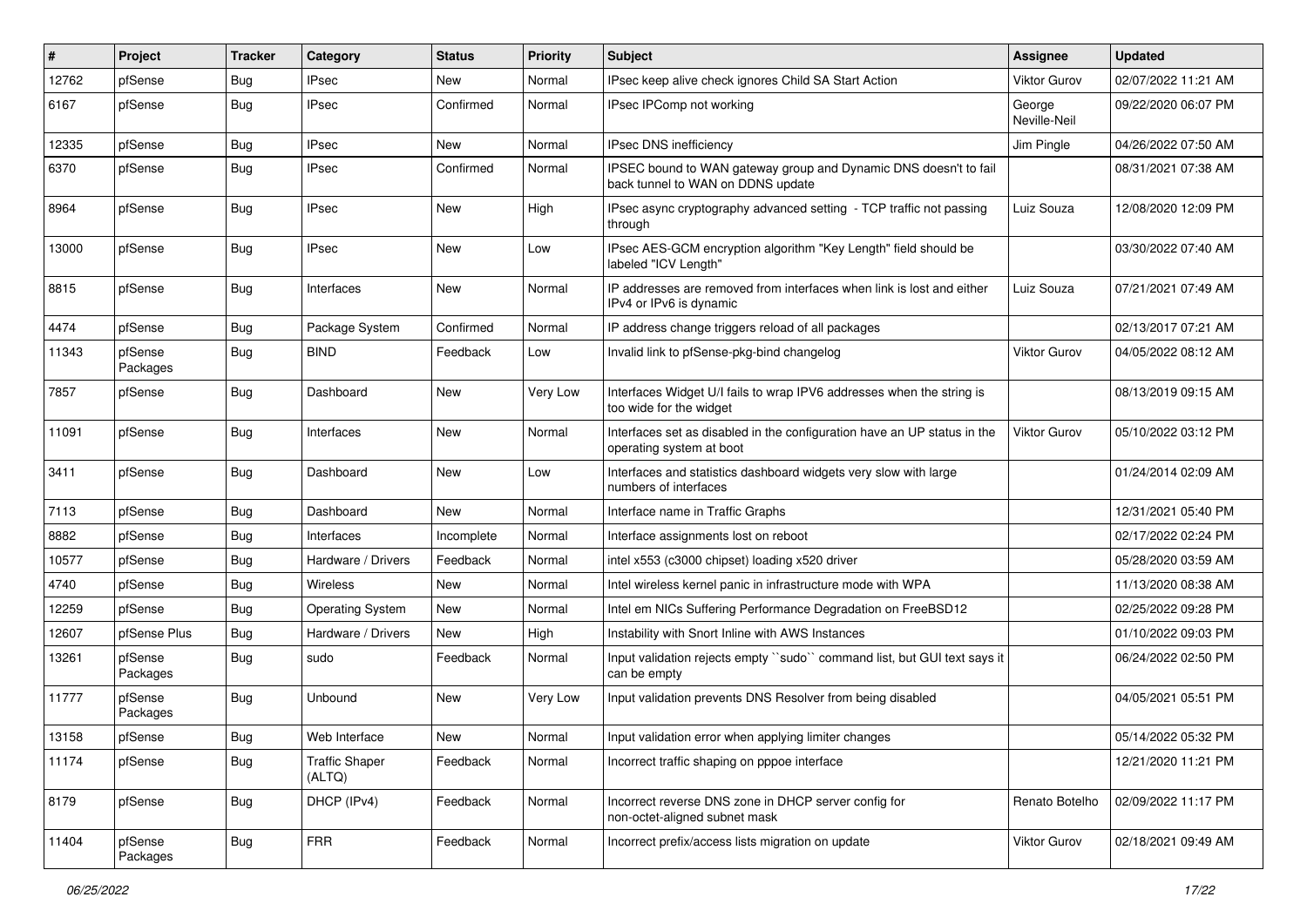| $\vert$ # | Project             | <b>Tracker</b> | Category                        | <b>Status</b>                 | <b>Priority</b> | <b>Subject</b>                                                                                          | Assignee      | <b>Updated</b>      |
|-----------|---------------------|----------------|---------------------------------|-------------------------------|-----------------|---------------------------------------------------------------------------------------------------------|---------------|---------------------|
| 11717     | pfSense             | Bug            | Rules / NAT                     | New                           | Normal          | Incorrect port forwarding rules if Destination port alias is not equal to<br>Redirect target port alias |               | 03/22/2021 06:06 AM |
| 5413      | pfSense             | Bug            | <b>DNS Resolver</b>             | Confirmed                     | High            | Incorrect Handling of Unbound Resolver [service restarts, cache loss,<br>DNS service interruption]      |               | 06/19/2022 11:11 PM |
| 13295     | pfSense             | <b>Bug</b>     | <b>Gateway Monitoring</b>       | <b>Pull Request</b><br>Review | Normal          | Incorrect function parameters for "get_dpinger_status()" call in<br>`qwlb.inc``                         |               | 06/24/2022 07:25 AM |
| 8500      | pfSense             | Bug            | Dynamic DNS                     | New                           | Low             | Incorrect categorization of status/info messages from phpDynDNS                                         |               | 08/16/2019 12:50 PM |
| 7402      | pfSense             | Bug            | Web Interface                   | New                           | Normal          | Inconsistent use of htmlentities validation checks                                                      |               | 03/21/2017 08:58 AM |
| 10952     | pfSense             | Bug            | Rules / NAT                     | New                           | Low             | Inconsistency in Subnet Defaults Between Firewall Rules and Interface<br><b>Address Assignments</b>     |               | 10/09/2020 12:50 PM |
| 9035      | pfSense             | Bug            | Rules / NAT                     | <b>New</b>                    | Normal          | Inactive Interfaces are Hidden in Firewall Rules                                                        |               | 08/14/2019 12:39 PM |
| 5091      | pfSense             | <b>Bug</b>     | Rules / NAT                     | Confirmed                     | Very Low        | In rule creation destination ports fields (from and to) are too small to<br>read ports aliases names    |               | 01/07/2020 07:48 AM |
| 11730     | pfSense             | Bug            | Web Interface                   | <b>New</b>                    | Normal          | Improve visibility of option selections in dark themes                                                  |               | 03/25/2021 09:38 PM |
| 12751     | pfSense<br>Packages | Bug            | <b>FRR</b>                      | New                           | Normal          | Improve FRR route restoration after gateway events                                                      |               | 02/06/2022 11:07 PM |
| 12875     | pfSense             | Bug            | Package System                  | New                           | Normal          | Import zabbix-agent6 and zabbix-proxy6 from FreeBSD Ports                                               |               | 05/28/2022 06:50 PM |
| 12079     | pfSense             | Bug            | <b>IGMP Proxy</b>               | <b>New</b>                    | Normal          | IGMPProxy: kernel panic, Sleeping thread owns a non-sleepable lock                                      | Mateusz Guzik | 05/10/2022 03:14 PM |
| 8711      | pfSense             | <b>Bug</b>     | <b>IGMP Proxy</b>               | New                           | Normal          | igmpproxy with PPPoE Interfaces                                                                         |               | 07/28/2018 09:21 AM |
| 9338      | pfSense             | Bug            | <b>IGMP Proxy</b>               | New                           | Normal          | igmpproxy ignoring downstream vlan interface                                                            |               | 02/22/2019 03:48 AM |
| 3382      | pfSense             | Bug            | <b>IGMP Proxy</b>               | <b>New</b>                    | Normal          | IGMPPROXY fails with more than 32 interfaces                                                            |               | 07/12/2016 11:01 PM |
| 2335      | pfSense             | <b>Bug</b>     | <b>Operating System</b>         | New                           | Normal          | IGMPProxy and CARP Results in System Instability Upon Reboot                                            |               | 07/19/2014 10:25 PM |
| 13277     | pfSense             | Bug            | <b>IGMP Proxy</b>               | New                           | Normal          | IGMP Proxy webConfigurator Page Always Produces Error                                                   |               | 06/16/2022 07:50 PM |
| 13276     | pfSense             | Bug            | <b>IGMP Proxy</b>               | <b>New</b>                    | Normal          | IGMP Proxy Error Message for Logging Links to System Log Instead of<br>Routing Log                      |               | 06/16/2022 07:48 PM |
| 10150     | pfSense             | Bug            | <b>IGMP Proxy</b>               | <b>New</b>                    | Normal          | IGMP Proxy does not scale to hundreds of streams                                                        |               | 01/03/2020 02:56 AM |
| 9486      | pfSense<br>Packages | Bug            | softflowd                       | New                           | Very Low        | ifindex values used for softflowd are incorrect                                                         |               | 08/14/2019 02:30 PM |
| 6398      | pfSense             | <b>Bug</b>     | Configuration<br><b>Backend</b> | <b>New</b>                    | Normal          | If config cannot be loaded due to corruption or bug, it isn't handled<br>gracefully (just stops)        |               | 08/13/2019 01:23 PM |
| 7665      | pfSense             | Bug            | Aliases / Tables                | New                           | Normal          | Host range validation for Aliases is not strict enough                                                  |               | 08/21/2019 11:01 AM |
| 6964      | pfSense<br>Packages | Bug            | Suricata                        | Feedback                      | Normal          | Host OS Policy Assignment broken when using "Import" or "Aliases"<br>buttons                            | Viktor Gurov  | 08/20/2021 07:52 AM |
| 13180     | pfSense<br>Packages | <b>Bug</b>     | pfBlockerNG                     | New                           | High            | High CPU Utilization with pfb_filter <sup>[]</sup> since PfBlockerNG update to devel<br>3.1.04          |               | 06/14/2022 08:00 AM |
| 9079      | pfSense<br>Packages | Bug            | ntop                            | New                           | Normal          | High CPU usage of ntopng even during IDLE and no network traffic                                        |               | 12/16/2018 02:40 PM |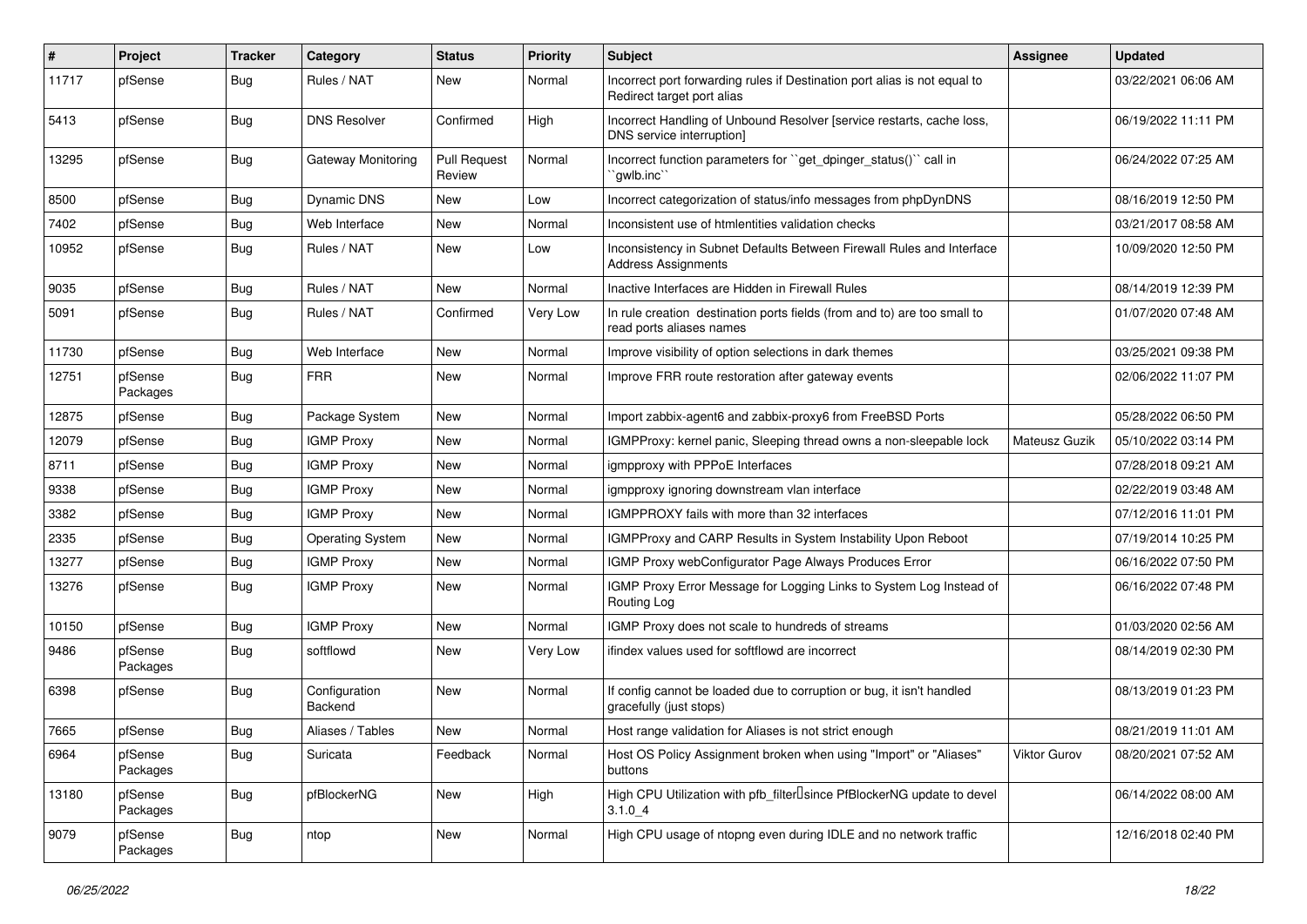| $\#$  | Project             | <b>Tracker</b> | Category                        | <b>Status</b>                 | <b>Priority</b> | <b>Subject</b>                                                                       | <b>Assignee</b> | <b>Updated</b>      |
|-------|---------------------|----------------|---------------------------------|-------------------------------|-----------------|--------------------------------------------------------------------------------------|-----------------|---------------------|
| 12720 | pfSense             | Bug            | Rules / NAT                     | <b>Pull Request</b><br>Review | Normal          | Hide the "tag" field on non-floating tabs                                            | Viktor Gurov    | 01/24/2022 03:11 PM |
| 2308  | pfSense             | Bug            | <b>Traffic Shaper</b><br>(ALTQ) | New                           | Normal          | HFSC WebUI doesn't check for "Bandwidth" setting                                     |                 | 12/04/2012 07:12 PM |
| 5887  | pfSense             | <b>Bug</b>     | Interfaces                      | Confirmed                     | Normal          | hardware_offloading_applyflags sets/unsets most values when already<br>set correctly |                 | 07/06/2016 03:31 PM |
| 8438  | pfSense<br>Packages | Bug            | haproxy                         | <b>New</b>                    | High            | haproxy: can't use ACL for cert with http-response actions                           |                 | 05/24/2018 01:12 PM |
| 11491 | pfSense<br>Packages | Bug            | haproxy                         | Feedback                      | Normal          | haproxy-devel v0.62_2 - startup error 'httpchk'                                      | Viktor Gurov    | 06/22/2021 08:46 AM |
| 13098 | pfSense<br>Packages | <b>Bug</b>     | haproxy                         | Feedback                      | Low             | HAProxy Virtual IP broken link under Frontend setup                                  |                 | 04/27/2022 08:35 AM |
| 6784  | pfSense<br>Packages | <b>Bug</b>     | haproxy                         | New                           | Normal          | HAProxy version .48 will not use URL Table Alias for front end listener              |                 | 02/18/2019 05:32 PM |
| 8902  | pfSense<br>Packages | Bug            | haproxy                         | New                           | Normal          | HAproxy package not use custom DNS for lookup on apply new config                    |                 | 09/16/2018 08:16 AM |
| 11135 | pfSense<br>Packages | <b>Bug</b>     | haproxy                         | Feedback                      | High            | HAproxy OCSP reponse crontab bug                                                     | Viktor Gurov    | 09/10/2021 11:51 AM |
| 7462  | pfSense<br>Packages | Bug            | haproxy                         | <b>New</b>                    | Normal          | HAproxy not rebinding properly after WAN DHCP IP change                              |                 | 01/11/2018 09:15 AM |
| 9247  | pfSense<br>Packages | Bug            | haproxy                         | <b>New</b>                    | Low             | HAProxy multiple server selection on stats pages doesn't work                        |                 | 01/02/2019 04:44 PM |
| 9261  | pfSense<br>Packages | <b>Bug</b>     | haproxy                         | New                           | Normal          | haproxy GUI failure                                                                  |                 | 01/08/2019 12:41 PM |
| 11756 | pfSense<br>Packages | Bug            | haproxy                         | Feedback                      | Normal          | HaProxy does not transfer backend states during reload                               | Viktor Gurov    | 07/14/2021 01:21 PM |
| 9500  | pfSense<br>Packages | Bug            | haproxy                         | <b>New</b>                    | Normal          | HAproxy does not delete non-applicable action config                                 |                 | 01/18/2022 06:28 AM |
| 11000 | pfSense<br>Packages | Bug            | haproxy                         | <b>New</b>                    | Very Low        | haproxy deprecated trick suggested                                                   |                 | 12/23/2020 02:55 PM |
| 12249 | pfSense             | Bug            | Backup / Restore                | New                           | Normal          | HAProxy causing failed ACB backups                                                   |                 | 11/15/2021 11:58 PM |
| 7039  | pfSense<br>Packages | <b>Bug</b>     | haproxy                         | Feedback                      | Normal          | HAProxy backend configuration does not handle intermediate CAs<br>properly           |                 | 04/21/2022 12:40 PM |
| 11036 | pfSense<br>Packages | Bug            | haproxy                         | New                           | Normal          | <b>HAproxy ACL</b>                                                                   |                 | 02/11/2022 11:27 AM |
| 13022 | pfSense<br>Packages | Bug            | haproxy                         | Feedback                      | Normal          | HAProxy - Sub Frontends ignore Client verification CA certificates                   |                 | 04/06/2022 12:55 PM |
| 11937 | pfSense<br>Packages | <b>Bug</b>     | haproxy                         | Feedback                      | Normal          | HAproxy "Use Client-IP" option breaks Captive Portal                                 | Viktor Gurov    | 06/22/2021 08:48 AM |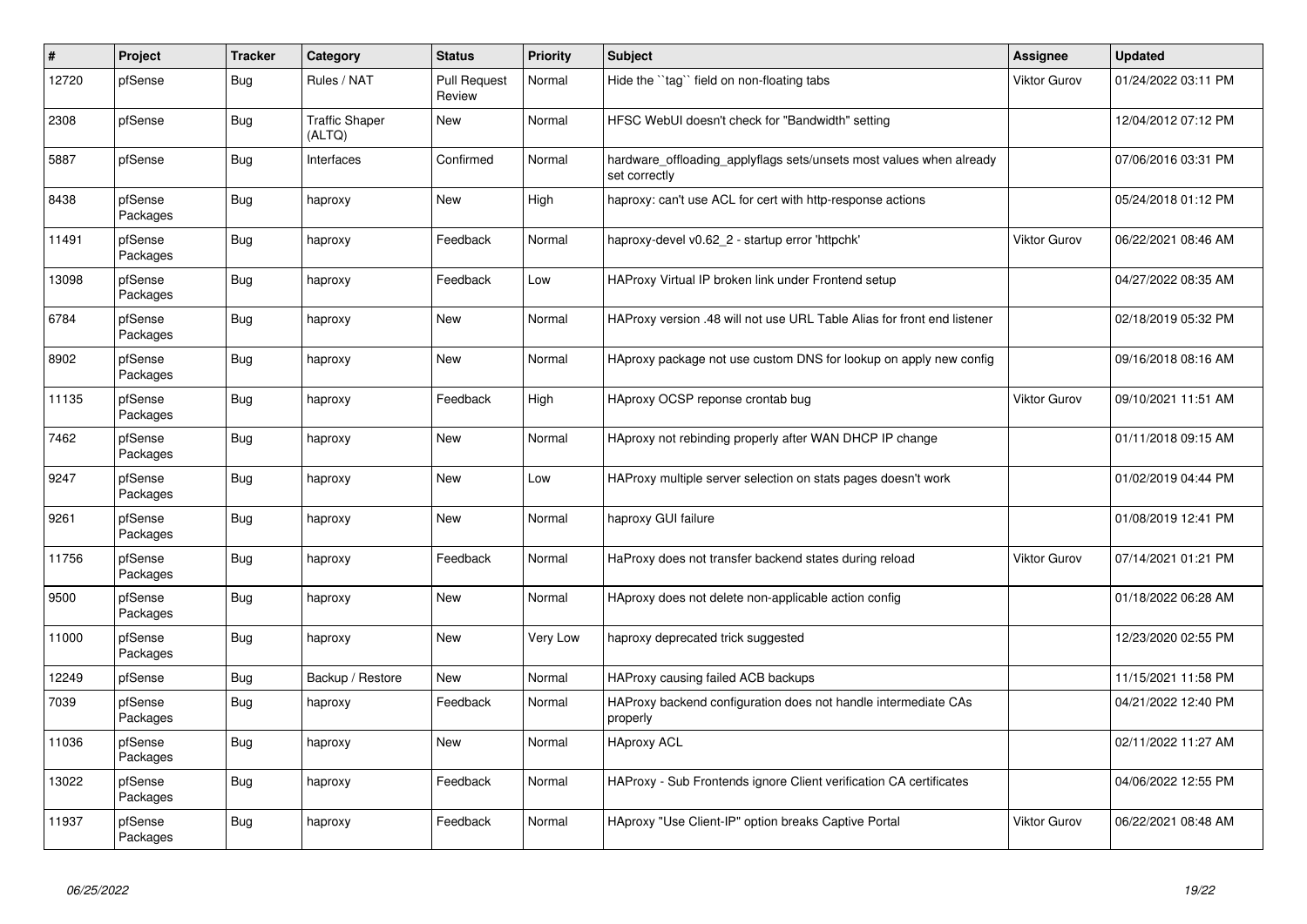| $\sharp$ | <b>Project</b>      | <b>Tracker</b> | Category                    | <b>Status</b>                 | <b>Priority</b> | <b>Subject</b>                                                                                     | Assignee            | <b>Updated</b>      |
|----------|---------------------|----------------|-----------------------------|-------------------------------|-----------------|----------------------------------------------------------------------------------------------------|---------------------|---------------------|
| 6861     | pfSense<br>Packages | Bug            | haproxy                     | <b>New</b>                    | Normal          | Ha-Proxy duplicated backend used in place of original backend                                      |                     | 02/18/2019 05:30 PM |
| 11666    | pfSense             | <b>Bug</b>     | Logging                     | <b>New</b>                    | Normal          | GUI Firewall log search not parsing filter.log beyond hard coded limit                             |                     | 03/12/2021 11:38 AM |
| 12483    | pfSense             | Bug            | Configuration<br>Backend    | New                           | Normal          | GUI creates inconsistent config.xml                                                                |                     | 10/23/2021 06:48 AM |
| 12225    | pfSense             | Bug            | Authentication              | <b>Pull Request</b><br>Review | Normal          | Group membership field is not needed for remote groups                                             | <b>Viktor Gurov</b> | 05/17/2022 02:21 PM |
| 11992    | pfSense             | Bug            | <b>Virtual IP Addresses</b> | Confirmed                     | High            | GRE Tunnel - Does not work with a virtual IP as endpoint                                           |                     | 06/04/2021 01:16 AM |
| 11626    | pfSense Plus        | <b>Bug</b>     | Authentication              | New                           | Normal          | Google LDAP connection failed due to lack of SNI for TLS 1.3                                       | Luiz Souza          | 06/25/2022 05:34 PM |
| 13218    | pfSense             | Bug            | Interfaces                  | <b>Pull Request</b><br>Review | Normal          | GIF-based interface MTU is assigned to parent interface on boot when<br>parent interface is a LAGG | <b>Viktor Gurov</b> | 05/27/2022 05:25 AM |
| 11872    | pfSense             | Bug            | Interfaces                  | <b>New</b>                    | Normal          | gif interfaces reporting incorrect traffic counters                                                |                     | 12/30/2021 04:00 AM |
| 7821     | pfSense             | Bug            | DHCP (IPv6)                 | New                           | Normal          | GIF does not support broadcast                                                                     |                     | 08/29/2017 10:50 AM |
| 7289     | pfSense             | <b>Bug</b>     | Certificates                | <b>New</b>                    | Low             | Generating 4096bit Certificate                                                                     |                     | 08/14/2019 09:56 AM |
| 8343     | pfSense             | <b>Bug</b>     | Gateways                    | New                           | Normal          | Gateway Routes (Default Routes) not removed in Kernel when removed<br>from GUI                     |                     | 05/14/2020 01:22 AM |
| 3312     | pfSense             | Bug            | <b>IPsec</b>                | <b>New</b>                    | Normal          | Gateway on IPsec rules is not functional in pf                                                     |                     | 01/28/2020 10:09 PM |
| 11960    | pfSense             | <b>Bug</b>     | Gateway Monitoring          | Feedback                      | Normal          | Gateway Monitoring Traffic Goes Out Default Gateway                                                |                     | 12/20/2021 05:43 AM |
| 3132     | pfSense             | <b>Bug</b>     | Gateway Monitoring          | In Progress                   | Normal          | Gateway events for IPv6 affect IPv4 services and vice versa                                        | Viktor Gurov        | 05/10/2022 03:10 PM |
| 12920    | pfSense             | <b>Bug</b>     | Gateway Monitoring          | <b>Pull Request</b><br>Review | Normal          | Gateway behavior differs when the gateway does not exist in config.xml                             | <b>Viktor Gurov</b> | 06/12/2022 01:27 PM |
| 11345    | pfSense<br>Packages | Bug            | <b>FRR</b>                  | Feedback                      | Normal          | FRR-OSPF - No "prefix-list" possible                                                               | Jim Pingle          | 02/04/2021 11:03 PM |
| 10294    | pfSense<br>Packages | <b>Bug</b>     | <b>FRR</b>                  | <b>New</b>                    | Normal          | FRR Route Counts Incorrect on Status Page                                                          | Jim Pingle          | 02/26/2020 11:08 AM |
| 11158    | pfSense<br>Packages | Bug            | <b>FRR</b>                  | <b>New</b>                    | High            | <b>FRR Prefix Lists</b>                                                                            |                     | 12/30/2020 04:55 PM |
| 11835    | pfSense<br>Packages | Bug            | <b>FRR</b>                  | New                           | Normal          | FRR OSPF redistributed connected routes disappearing                                               |                     | 04/22/2021 07:11 AM |
| 11961    | pfSense<br>Packages | Bug            | <b>FRR</b>                  | Feedback                      | Normal          | FRR OSPF add unwanted area 0 authentication to router ospf                                         | <b>Viktor Gurov</b> | 09/16/2021 10:25 PM |
| 11681    | pfSense<br>Packages | Bug            | <b>FRR</b>                  | Feedback                      | Normal          | FRR generates invalid BFD configuration after removing interfaces                                  | Viktor Gurov        | 07/14/2021 04:40 PM |
| 11477    | pfSense<br>Packages | Bug            | <b>FRR</b>                  | Feedback                      | Normal          | FRR does not recognize some BFD options                                                            | Viktor Gurov        | 02/26/2021 10:52 PM |
| 11936    | pfSense<br>Packages | <b>Bug</b>     | <b>FRR</b>                  | Incomplete                    | High            | FRR does not connect BGP when using password                                                       |                     | 05/19/2021 08:12 AM |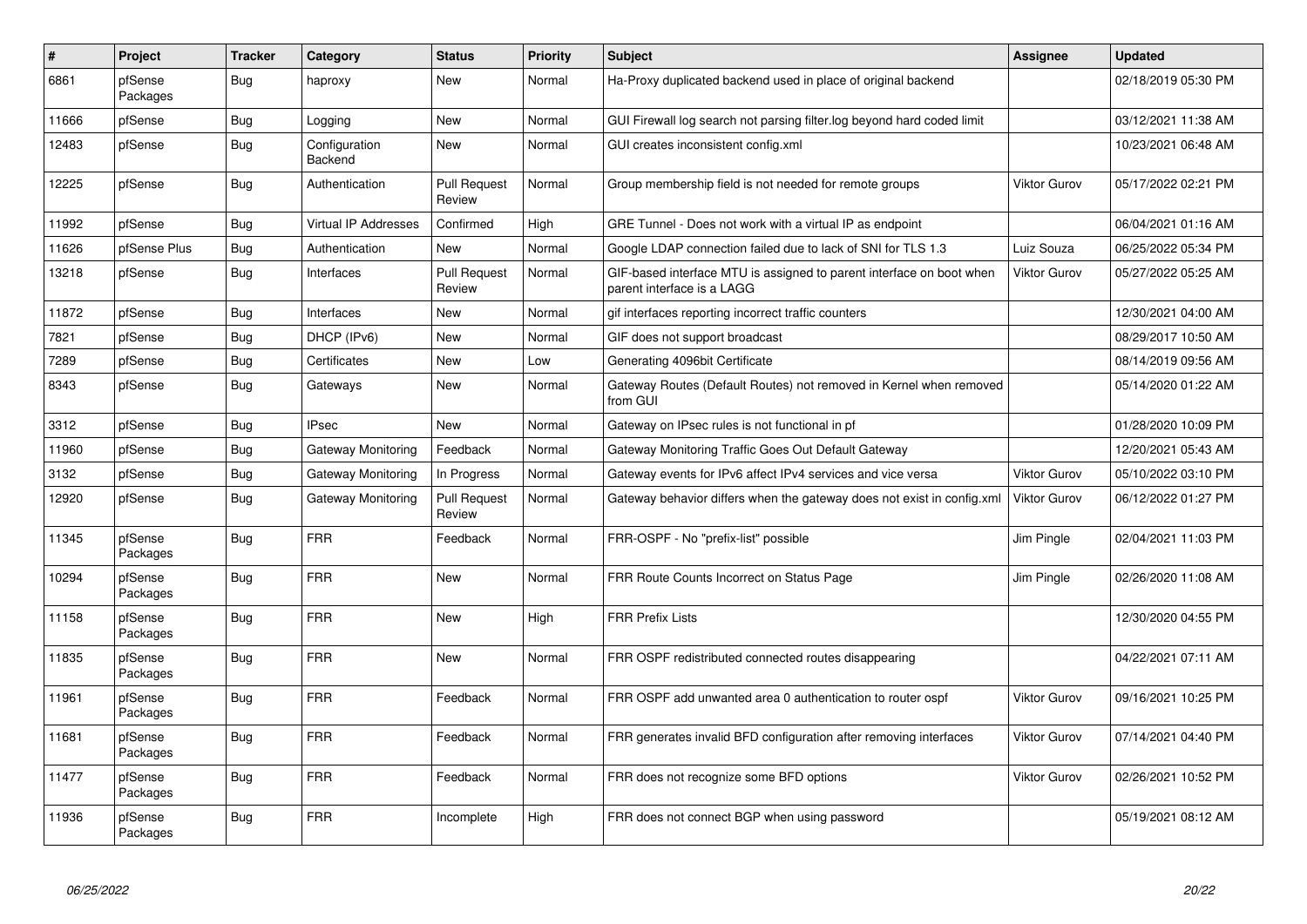| $\pmb{\#}$ | Project             | <b>Tracker</b> | Category         | <b>Status</b>                 | <b>Priority</b> | Subject                                                                                                                                                                 | <b>Assignee</b> | <b>Updated</b>      |
|------------|---------------------|----------------|------------------|-------------------------------|-----------------|-------------------------------------------------------------------------------------------------------------------------------------------------------------------------|-----------------|---------------------|
| 11377      | pfSense<br>Packages | Bug            | <b>FRR</b>       | <b>Pull Request</b><br>Review | Normal          | <b>FRR</b> deinstall                                                                                                                                                    |                 | 03/10/2021 08:21 AM |
| 11650      | pfSense<br>Packages | Bug            | <b>FRR</b>       | New                           | Very Low        | FRR configuration broken on restore of manually edited FRR config<br>sections                                                                                           |                 | 03/10/2021 08:50 AM |
| 12951      | pfSense<br>Packages | <b>Bug</b>     | <b>FRR</b>       | Feedback                      | Normal          | FRR cannot remove IPv6 routes                                                                                                                                           |                 | 03/22/2022 09:24 PM |
| 12965      | pfSense<br>Packages | <b>Bug</b>     | <b>FRR</b>       | <b>Pull Request</b><br>Review | Normal          | FRR BFD peer configuration is handled incorrectly in some cases                                                                                                         | Viktor Gurov    | 03/22/2022 08:04 AM |
| 11841      | pfSense<br>Packages | <b>Bug</b>     | <b>FRR</b>       | New                           | Normal          | FRR access lists default bahavior changed to permit by default                                                                                                          |                 | 04/22/2021 09:52 AM |
| 10516      | pfSense<br>Packages | <b>Bug</b>     | <b>FRR</b>       | New                           | Normal          | <b>FRR Access list</b>                                                                                                                                                  |                 | 12/06/2020 11:02 PM |
| 11836      | pfSense<br>Packages | <b>Bug</b>     | <b>FRR</b>       | Assigned                      | Normal          | FRR ACCEPTFILTER unstable                                                                                                                                               | Viktor Gurov    | 02/14/2022 07:20 AM |
| 10935      | pfSense<br>Packages | <b>Bug</b>     | <b>FRR</b>       | New                           | Normal          | FRR 0.6.7-6 - BGPD service recycled IPv6 without Route Map                                                                                                              |                 | 12/30/2020 05:00 PM |
| 12126      | pfSense<br>Packages | Bug            | FreeRADIUS       | New                           | Normal          | freeradius3 0.15.7 31                                                                                                                                                   |                 | 10/11/2021 08:21 AM |
| 12742      | pfSense<br>Packages | <b>Bug</b>     | FreeRADIUS       | Feedback                      | Normal          | freeRADIUS virtual-server-default: modules dailycounter,<br>monthlycounter, noresetcounter, expire_on_login in authorize section<br>prevent virtual server from loading |                 | 03/01/2022 12:45 PM |
| 11802      | pfSense<br>Packages | <b>Bug</b>     | FreeRADIUS       | <b>New</b>                    | Normal          | FreeRADIUS sync                                                                                                                                                         |                 | 05/10/2021 04:18 AM |
| 8516       | pfSense<br>Packages | Bug            | FreeRADIUS       | New                           | Normal          | FreeRADIUS requires settings re-saved after pfSense upgrade                                                                                                             | Jim Pingle      | 12/31/2021 05:58 PM |
| 12982      | pfSense<br>Packages | <b>Bug</b>     | FreeRADIUS       | New                           | Normal          | FreeRadius RadReply table entries missing from pf                                                                                                                       |                 | 06/19/2022 05:38 PM |
| 11331      | pfSense<br>Packages | <b>Bug</b>     | FreeRADIUS       | Feedback                      | Normal          | FreeRADIUS latest package upgrade broke Plain Mac Authentication                                                                                                        | Viktor Gurov    | 01/30/2021 10:08 AM |
| 10695      | pfSense<br>Packages | <b>Bug</b>     | FreeRADIUS       | New                           | Normal          | FreeRadius Accounting skipping MBs after reboot due to power down                                                                                                       |                 | 06/24/2020 04:49 AM |
| 8513       | pfSense<br>Packages | <b>Bug</b>     | FreeRADIUS       | New                           | High            | Freeradius 3.x Idap problem                                                                                                                                             |                 | 02/18/2019 05:22 PM |
| 8589       | pfSense<br>Packages | Bug            | FreeRADIUS       | New                           | Normal          | FreeRadius 0.15.5_2 ignoring tunnelled-reply=no                                                                                                                         |                 | 02/18/2019 03:40 PM |
| 13282      | pfSense Plus        | <b>Bug</b>     | Aliases / Tables | New                           | Normal          | FQDN Aliases Break if an Invalid Domain is Present in the Chain                                                                                                         | Reid Linnemann  | 06/18/2022 03:12 PM |
| 11522      | pfSense<br>Packages | Bug            | Zabbix           | New                           | Normal          | fping6 error                                                                                                                                                            |                 | 02/24/2021 07:13 AM |
| 8752       | pfSense<br>Packages | <b>Bug</b>     | squidguard       | New                           | Normal          | For SquidGuard in "Common ACL" menu "Target Rules List" "access"<br>option always stays with default value '---' for my Target category                                 |                 | 08/06/2018 05:53 AM |